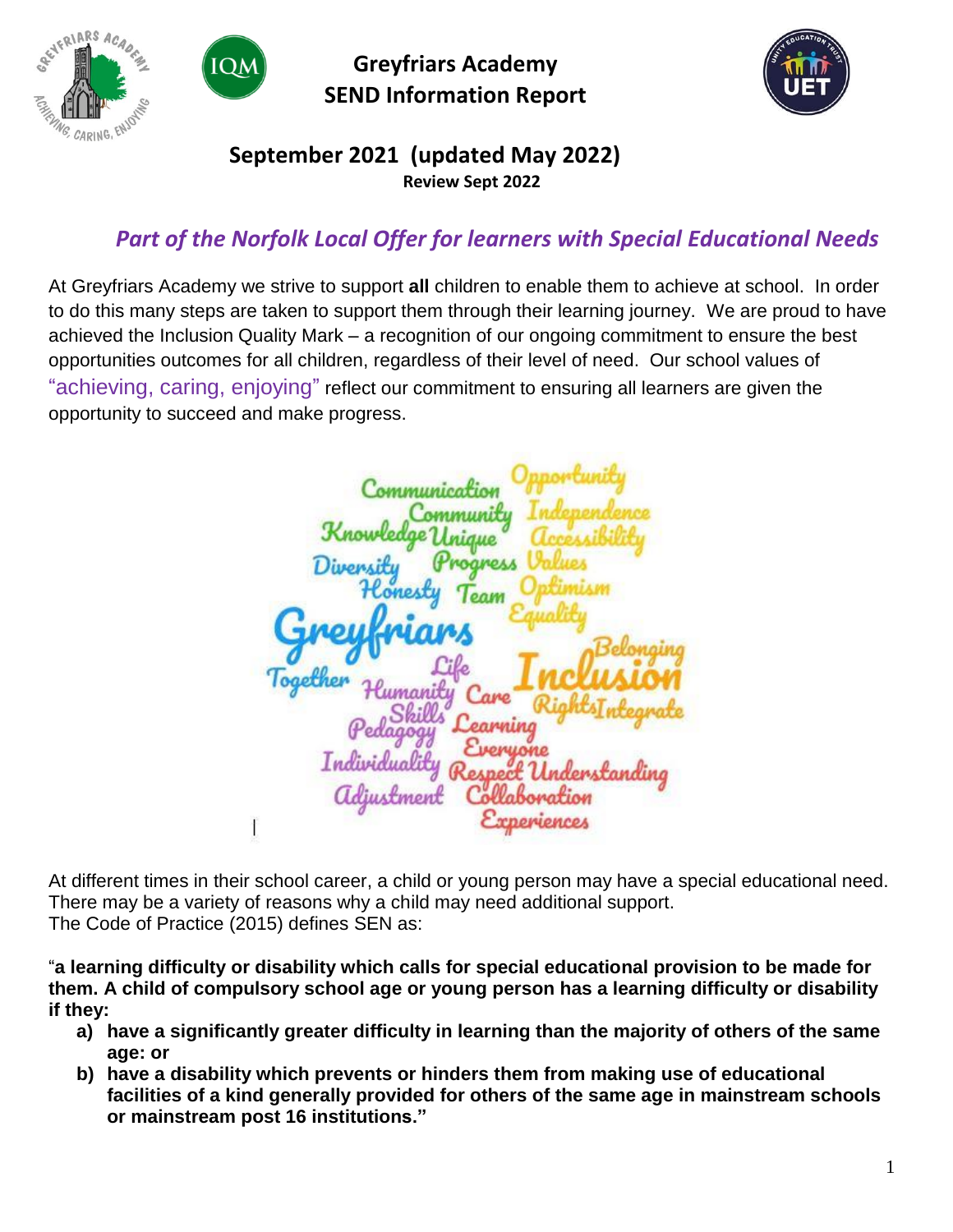If a learner is identified as having SEN, we will provide provision that is **additional to or different from the** normal differentiated curriculum.

Learners can fall behind in school for lots of reasons. They may be absent from school, they may have attended lots of different schools and so not had a consistent opportunity to learn. They may not speak English very well or at all, they may be worried about different things that distract them from learning.

At Greyfriars we are committed to ensuring that all learners have access to learning opportunities, and for those at risk of not learning, we will intervene. This does not mean that all vulnerable learners have SEN. Only those with a learning difficulty that requires Special Educational Provision will be identified as having SEN.

Currently, 18% of children at Greyfriars receive SEN support, of these, 5% have an Education, Health and Care Plan. The pie chart opposite shows children's primary SEN need. (It is recognised that children's needs may fall in more than one category. Only their Primary need is identified here.)



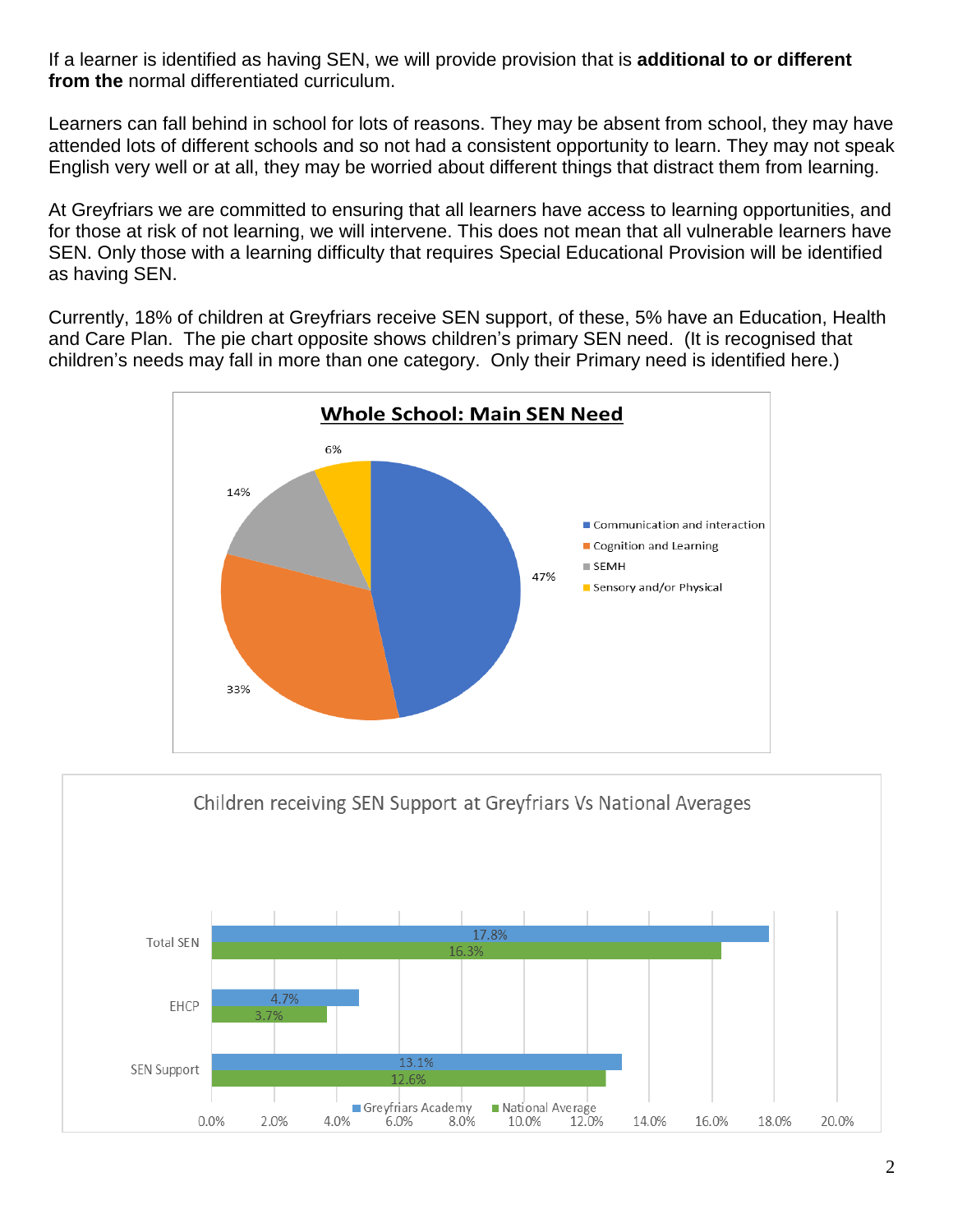# **SEN Broad Areas of Need**

### **Cognition and Learning:**

- Moderate learning difficulties (MLD)
- Severe learning difficulties (SLD) -likely to need support in all areas of the curriculum and associated difficulties with mobility and communication,
- Profound and multiple learning difficulties (PMLD), likely to have severe and complex learning difficulties as well as a physical disability or sensory impairment.
- Specific learning difficulties (SpLD), affect one or more specific aspects of learning. This encompasses a range of conditions such as dyslexia, dyscalculia and dyspraxia.

Support might include:

*Precision Teaching, Lexia reading and spelling support, Phonics intervention sessions, Toe by Toe, small group or individual maths teaching.*

| Displaying challenging, disruptive or<br>Hearing impairment (HI)<br>disturbing behaviour.<br>Multi-sensory impairment (MSI)<br>$\bullet$<br><b>Anxiety or Depression</b><br>$\bullet$<br>(Combination of hearing and vision<br>Self-harming, eating disorders,<br>$\bullet$<br>difficulties)<br>substance misuse.<br>ADHD<br>Support might include:<br><b>Attachment Disorder</b><br>٠<br>toys or calming equipment, pencil grips,<br>Support might include:<br>writing slopes etc.<br>1:1 sessions with staff, anxiety support,<br>nurture group, referral to school nursing<br>team for bespoke support sessions,<br>fiddle toys and equipment. | <b>Social, Emotional and Mental Health:</b><br>Becoming withdrawn or isolated | <b>Sensory and Physical</b><br>Vision impairment (VI)<br>Sensory circuits, TACPAC sessions, sensory |
|---------------------------------------------------------------------------------------------------------------------------------------------------------------------------------------------------------------------------------------------------------------------------------------------------------------------------------------------------------------------------------------------------------------------------------------------------------------------------------------------------------------------------------------------------------------------------------------------------------------------------------------------------|-------------------------------------------------------------------------------|-----------------------------------------------------------------------------------------------------|
|---------------------------------------------------------------------------------------------------------------------------------------------------------------------------------------------------------------------------------------------------------------------------------------------------------------------------------------------------------------------------------------------------------------------------------------------------------------------------------------------------------------------------------------------------------------------------------------------------------------------------------------------------|-------------------------------------------------------------------------------|-----------------------------------------------------------------------------------------------------|

### **Communication and Interaction:**

- Speech, Language and Communication needs
- Difficulty saying what they want to,
- Difficulty understanding what is being said to them
- Do not understand or use social rules of communication.
- Includes children with Asperger's and Autism.

Support might include:

*1:1 tailored speech and language sessions, "Socially Speaking" intervention group, Nuffield Early Language Intervention, use of PECS/visuals, intensive interaction, use of Social Stories.*

Every child is an individual, and it is likely that they may have a variety of needs across more than one broad area of need.

Our provision is matched to individual needs. This may include support in class, or through our intervention programmes.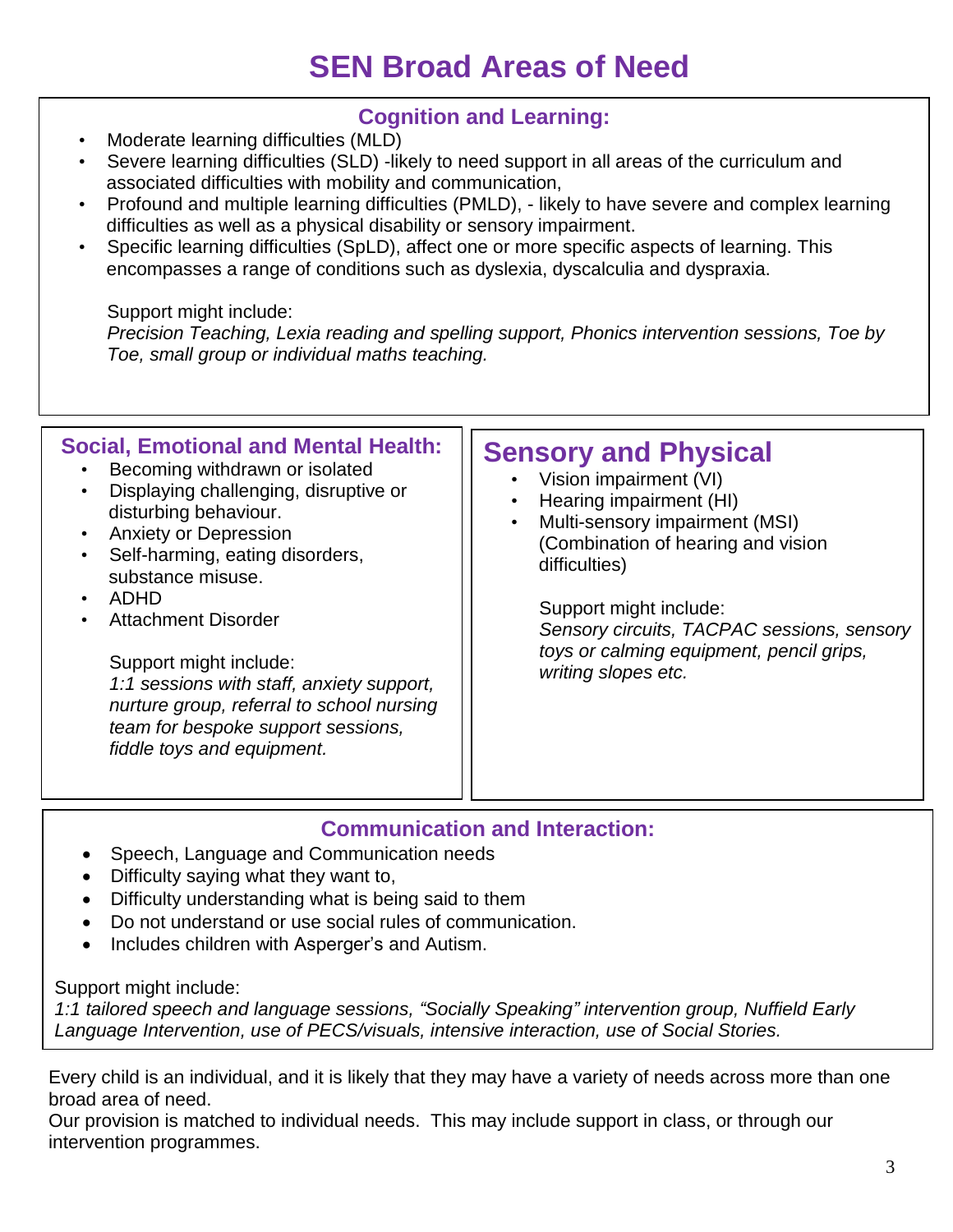#### **Our Key Information is laid out in question and answer format to make it easy to navigate. Click the link to take you to the appropriate page.**

*A simple overview of the following is available on our website.*

- Page 5: How will the school know if my child needs [extra help and what should I do](#page-4-0) if I think that [my child may have special educational needs](#page-4-0) (SEN)?
- Page 6: [How will school staff support my child?](#page-5-0)
- Page 7: [How will the curriculum be matched to my child's needs?](#page-6-0)
- Page 8: How will my child be [included in activities outside the classroom including school trips?](#page-7-0) [How accessible is the school environment?](#page-7-1)
- Page 9: How will both you and I know [how my child is doing and how will you help me to support](#page-8-0)  [my child's](#page-8-0) learning?
- Page 10: [How we support children's learning](#page-9-0) [How we can help you to support your child's learning.](#page-9-1)
- Page 11: Supporting complex SEND [Educational Health and Care Plans](#page-10-0) Overstrand Provision – [Supporting Children with complex needs to access the](#page-10-1)  [classroom.](#page-10-1)
- Page 12: [What support will there](#page-11-0) be for my child's overall wellbeing?
- Page 13: [Support for Looked after children](#page-12-0) [Support for children with medical needs.](#page-12-1)
- Page 14: [How will the school prepare and support my child to join the school or transfer to a new](#page-13-0)  [school?](#page-13-0)
- Page 15: [What specialist services and expertise are available at or accessed by the school?](#page-14-0) [What training have the staff supporting children with SEN had?](#page-14-1)
- Page 17: [How are the school's resources allocated and](#page-15-0) matched to children's special educational [needs?](#page-15-0)
- Page 18: [Rising Strong and responding](#page-17-0) to the COVID-19 Pandemic
- Page 19: [Further Information, useful organisations and links.](#page-17-0)
- Appendix I: Glossary of commonly used [SEND terms and abbreviations.](#page-20-0)
- Appendix II: [Overview of Interventions.](#page-21-0)
- Appendix III: [The Assess, Plan, Do, Review Cycle.](#page-24-0)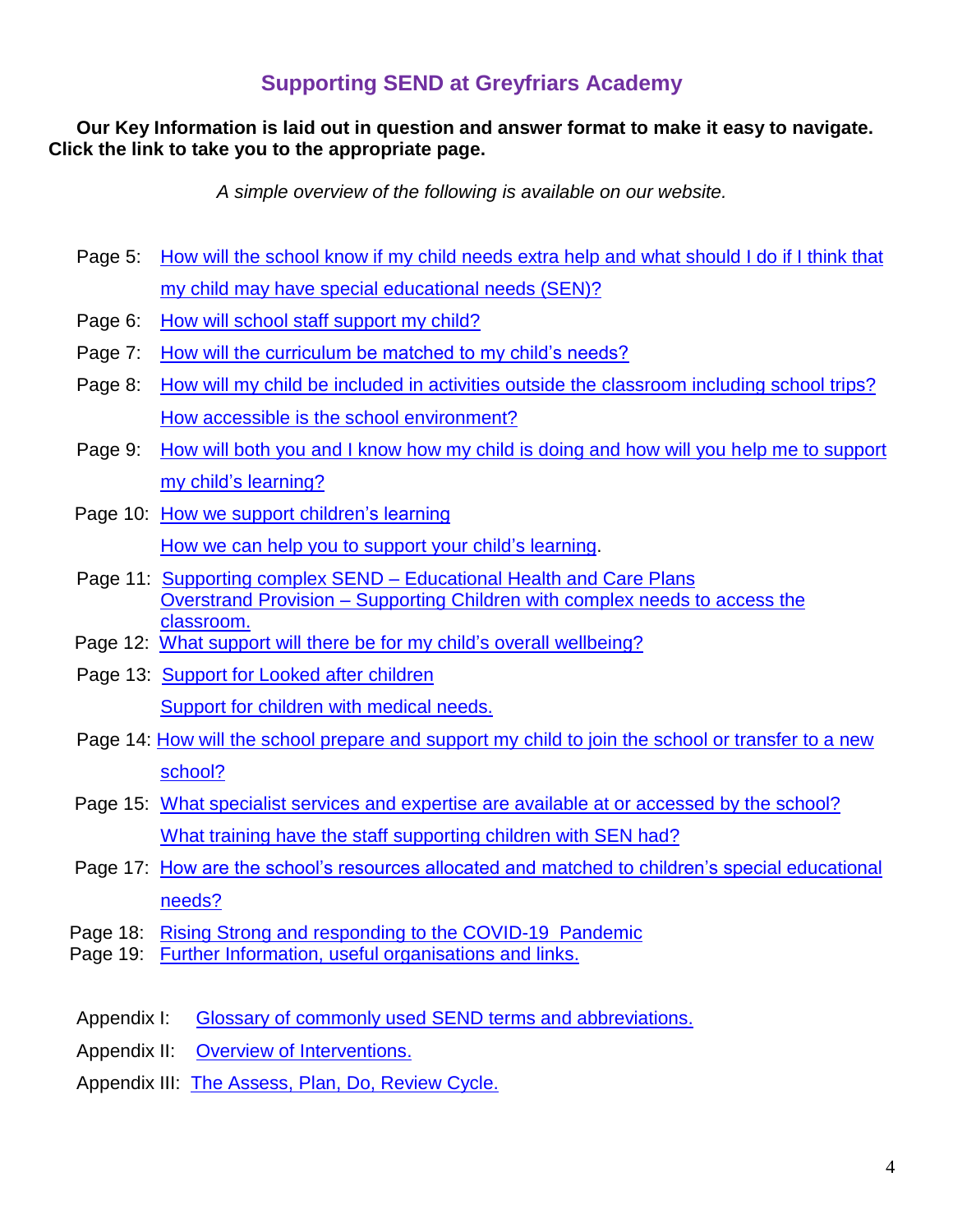#### <span id="page-4-0"></span>*How will the school know if my child needs extra help and what should I do if I think that my child may have special educational needs (SEN)?*

We know that pupils need provision that is **additional to or different from** other pupils if:

- Concerns are raised by parents/carers, teachers or the child
- Limited progress is being made
- There is a change in the pupil's behaviour or progress

The SENDCo will help to identify the barriers to learning (see page 2).

We use a range of assessment tools. For some learners we may want to seek advice from specialist teams. In our school we have access to advice and support from Educational Psychology and Support Services (EPSS) and School to School service. Through these we can access an educational psychologist or a clinical psychologist and specialist advice from support teachers and specialist support workers.

If you think that your child has a special educational need then you can contact: Your child's class teacher for an initial discussion

Our SENDCo: Miss S Joyce

Or, if you feel that it could be helpful: Our parent support advisor Miss Shelly Whitmore.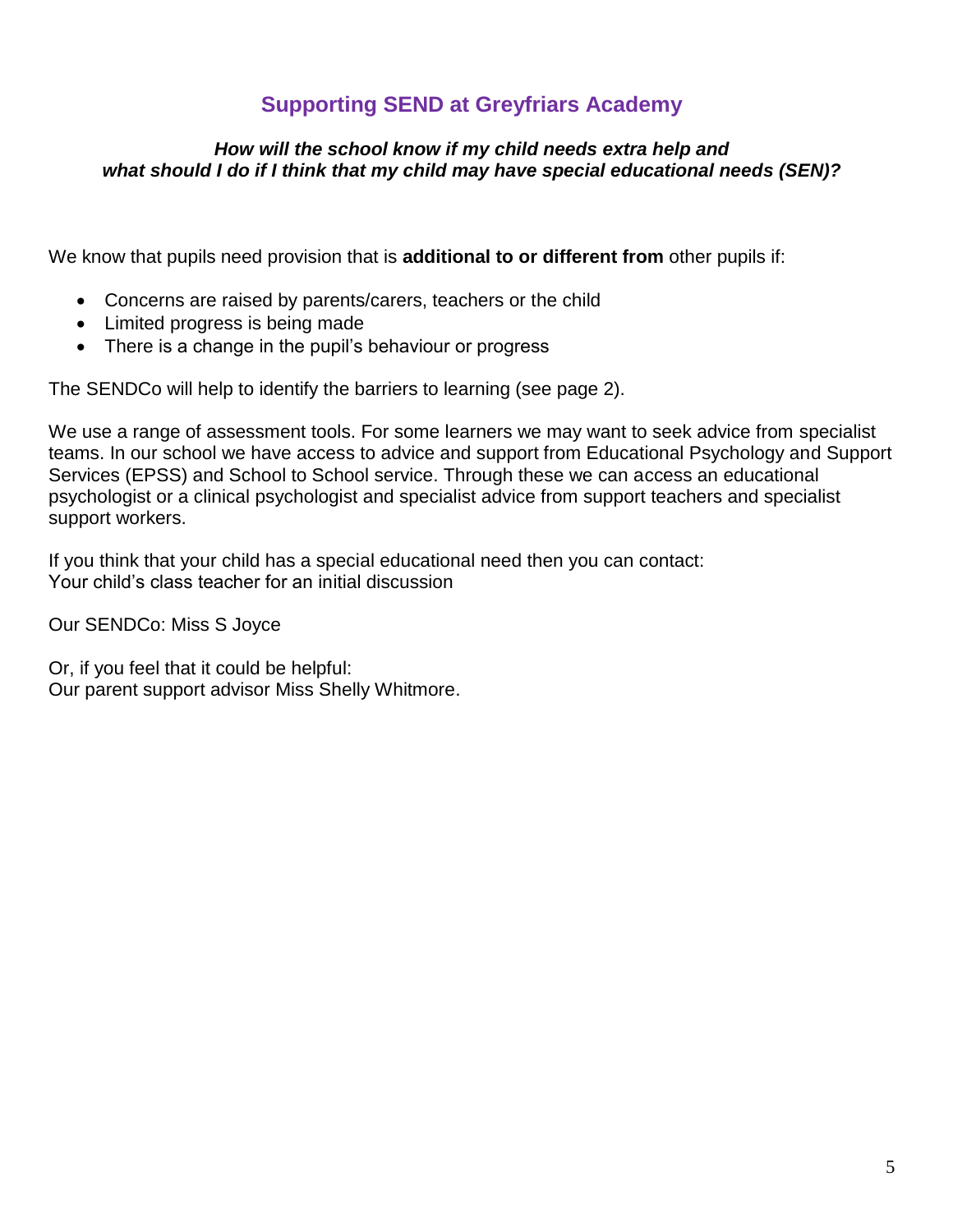#### *How will school staff support my child?*

<span id="page-5-0"></span>Each pupil's education programme will be planned by the class teacher. It will be planned to suit each pupil's needs. This may include additional general support by the teacher or teaching assistant in class.

If the pupil has needs related to more specific areas of their education, such as spelling, literacy, numeracy, handwriting or emotional and behavioural needs then the pupil may be placed in a small intervention group. This will be run by the teacher or a teaching assistant. The length of time of the intervention will vary according to need but will generally be for half a term. The interventions will be regularly reviewed by all involved to make sure they are effective and to inform future planning. These interventions will be recorded on the school provision map (see appendix II) and the child's Learning Journey where appropriate. If you have any queries relating to interventions please do not hesitate to contact the class teacher or SENDCo.

Our SENDCo reviews the progress of pupils with SEN informally every half term and formally every term, using observations, school data and discussions with families and school staff. These can highlight any potential problems and enable further effective support to be planned.



Children with emotional needs may be assessed using Boxall Profiles and may be offered sessions with one of our nurture-trained staff.

We use in-house expertise to manage a wide range of needs. Most staff have been trained in supporting children with ASD, ADHD and attachment disorder. Several staff are ELKLAN trained.

Occasionally a pupil may need more specialist support from an outside agency, for example an Speech and Language Therapist (SLT), Educational Psychologist (EP), Child and Adolescent Mental Health Services (CAMHS), Specialist Learning Support Teacher (SLST) or ASD specialist support services. Where necessary, and always with your consent, a referral will be made. Following any assessments by these agencies the school will carry out any recommendations or programmes of support that are suggested.

We engage with Norfolk County Council's Core Consultation offer which provides the opportunity for Miss Joyce to receive specialist advice and support around pupils' needs on a termly basis.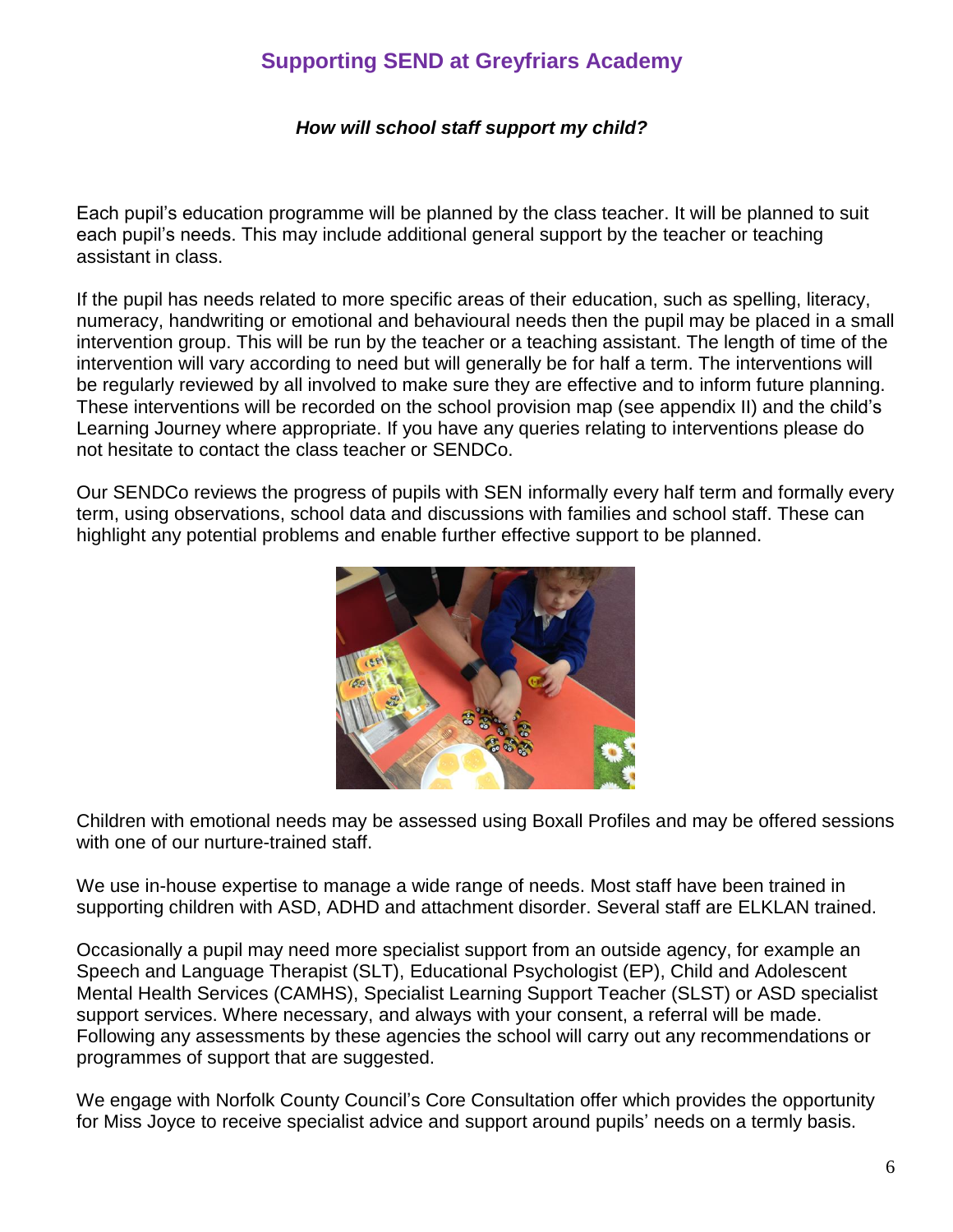#### *How will the curriculum be matched to my child's needs?*

<span id="page-6-0"></span>When a pupil has been identified with Special Educational Needs, adaptations will be set by the class teacher which will enable them to access the curriculum more easily.

Teaching assistants may be allocated to work with the pupil in a small group or individually to target more specific needs or the child may be given tools or specific support in class.

#### **Learning journeys and the 7cs model:**

For most children receiving SEN support and those with an EHCP, a **Learning Journey** will be set up. We use the **7cs model** developed by Willow Tree Learning as an integral part of our Assess, Plan, Do, Review process. The 7cs is an assessment model which extends beyond curriculum subjects. Using this model helps staff, parents and children recognise that there are many aspects to our learning and development. It helps to stop the mindset of "I am rubbish at writing" and encourages us to dig further into what the underlying problems might be. Eg Is it a working memory problem? A visual tracking problem? A fine motor difficulty? Identifying specific areas of need enables us to plan more targeted intervention and help pupils make progress. Over the course of the year, we are running a pilot involve children more and more in self-assessment across the 7cs and develop their understanding of the complexity of skills that enable us to learn effectively.



Targets will be set according to the area of need and evidence towards these targets will be recorded in the child's Learning Journey. Targets are reviewed and shared with parents at least termly. We encourage children to be involved in the review of their targets and discussion about the planned provision as much as possible.

If appropriate, specialist equipment may be provided for the pupil e.g. writing slopes, concentration cushions, pencil grips or easy use scissors. We may use larger text or coloured paper to aid visual difficulties or use assistive technology such as ipads, text to speech programs and symbols.

For further information on our Curriculum at each Key Stage, please see our Curriculum Page on our Website:<https://greyfriarsacademy.uk/curriculum/>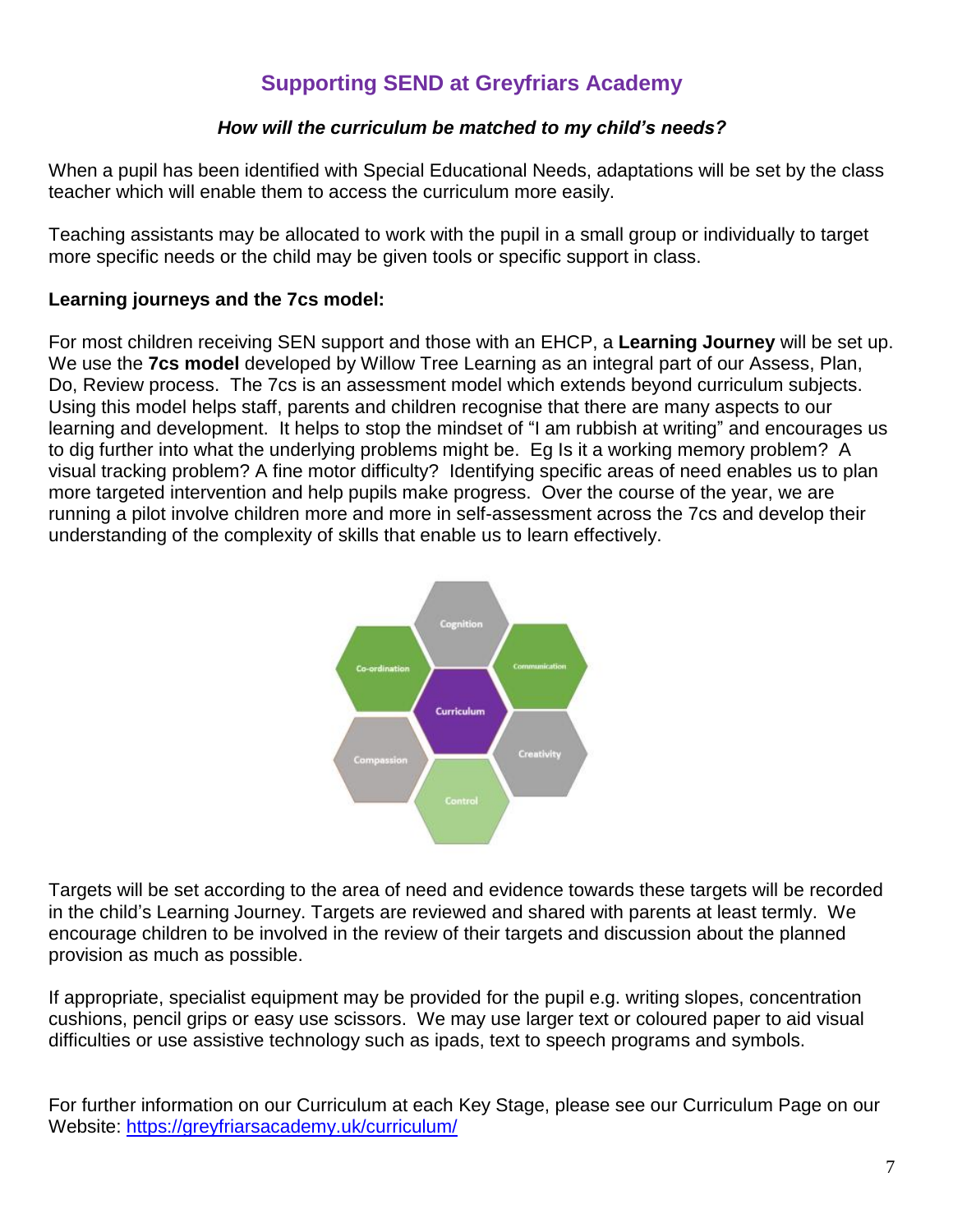#### <span id="page-7-0"></span>*How will my child be included in activities outside the classroom including school* **trips?**

We are committed to inclusion for all and pride ourselves the support we provide for a wide range of SEND. This may include

Activities and school trips are available to all. Risk assessments are carried out and procedures put in place to enable all children to participate where possible. We liaise closely with parents/carers of children who may need significant additional support on school trips and work together to plan how their child can be included. We also create social stories to support children who may need

We run interventions (such as sensory circuits) and therapies (such as TACPAC) to support children's sensory needs and regularly review individual sensory requirements.

When COVID-19 safe to do so, some children without SEND support learning and play skills of children in our Overstrand class for children with complex SEND.

We also signpost families/children and siblings to opportunities and activities outside of school such as Young Carers and

#### *How accessible is the school environment?*

<span id="page-7-1"></span>The majority of the school building is accessible by all children and adults. If there are individual access or adaptability requirements, we discuss these with families.

Facilities we have at present include:

- The school is all on one level.
- An adapted toilet for disabled users
- An accessible shower and toilet area in the swimming pool.
- 2 adjustable changing beds.
	- Wide double doors to the main building.

The school has an [Accessibility Plan](http://www.unityeducationtrust.uk/wp-content/uploads/2021/06/UET-Accessibility-Plan-2021.pdf) and [Policy](https://greyfriarsacademy.uk/wp-content/uploads/2022/01/SEND-Policy-2021-2022-1.pdf) which are included within the policy section of the school web site. The purpose of these is as follows:

- To increase the extent to which pupils with disabilities can participate in the curriculum.
- To improve the school's physical environment and increase the extent to which pupils with disabilities can take advantage of the education, benefits, facilities and services we provide. To improve the delivery of information that is readily accessible to pupils without disabilities to pupils with disabilities.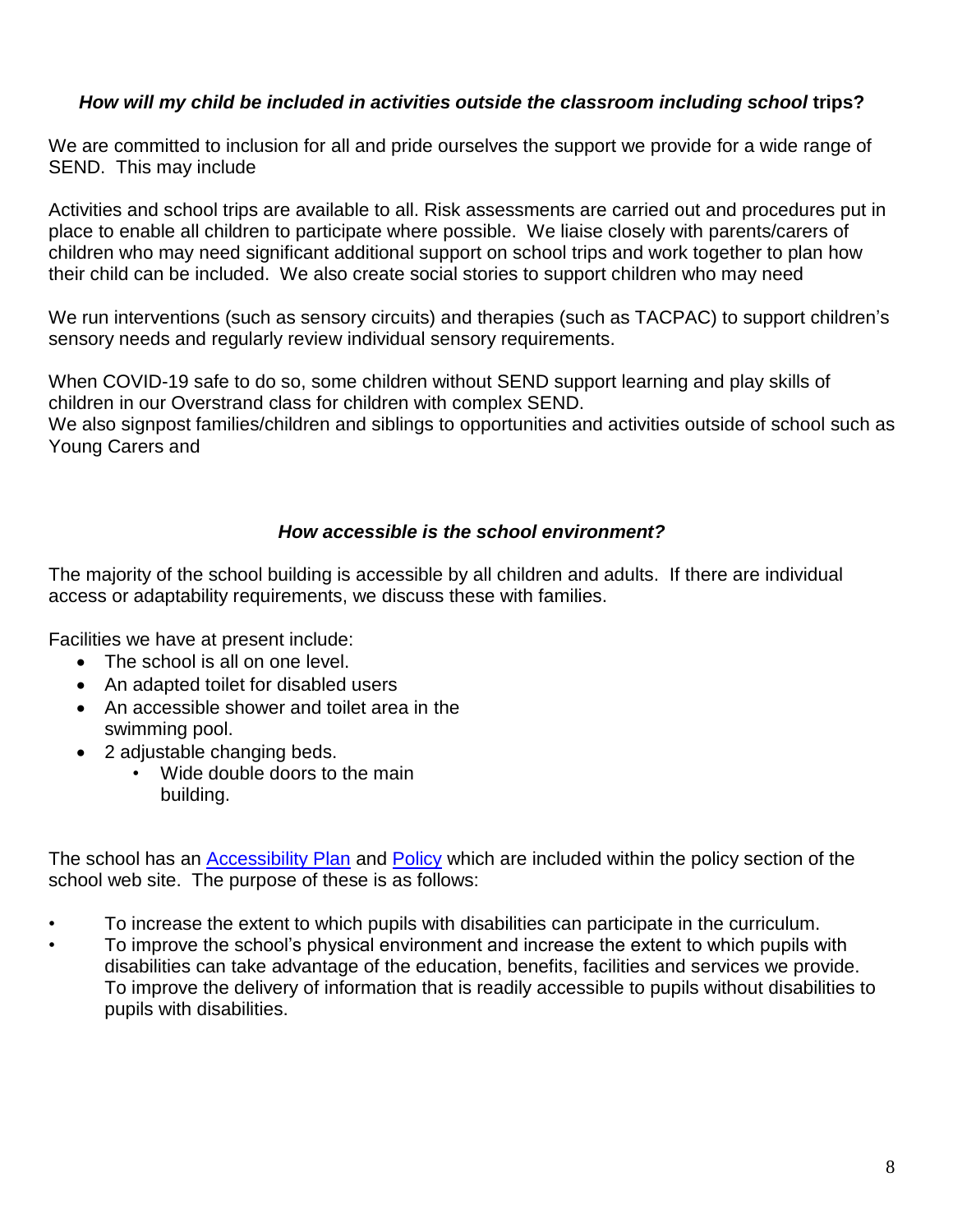#### *How will both you and I know how my child is doing and how will you help me to support my child's learning?*

#### <span id="page-8-0"></span> **How your child is doing**:

Provision is centred around the needs of the child. We support children with SEN to write their own **One Page Profile** – the front page of their Learning Journey, so that they can communicate what really matters to them. This also enables a wide range of staff (including supply teachers) to understand the child's needs.

We follow the Assess, Plan, Do, Review process. The vast majority of children receiving SEN support have a Learning Journey which records and celebrates the child's progress. These contain the child's One Page Profile, an overview of needs and planning sheets to record the Assess, Plan and Review stages. The Assess, Plan, Do, cycle is reviewed at least termly.

Parents are encouraged to contribute to the process and the child takes ownership of their own target setting and evaluation of progress as much as possible. Their input and views are key to ensuring that provision best meets their needs.



We carry out baseline assessments and end of term assessments as part of our intervention programmes to determine their impact. Staff also carry out other assessments throughout

the year. These include assessments used on a whole school basis eg Phonics Tracker, and more specific assessments such as the Autism Education Trust Framework, Speech sound screens

We use these assessments to adapt our provision and planning of learning opportunities or resources and to inform teacher assessments and end of year reports.

In addition to internal tracking of progress We use RAISE online and Family Fisher Trust data to measure the progress of pupils with SEND both within the school, and in comparison to other schools (locally and nationally.) Children who are not making expected progress are identified and provision reviewed as a result.

*For further details about the Assess, Plan, Do, Review Process, please see appendix III.*

You will be able to discuss your child's progress at Parents' Evenings. These are held each term and dates are given on newsletters with reminders sent by text message. If your child has a Learning Journey, you will be able to discuss the outcomes set for your child and their progress towards these. Your child's class teacher or our SENDCo may also meet with you more regularly to review your child's progress and identify any changes to support which may be required.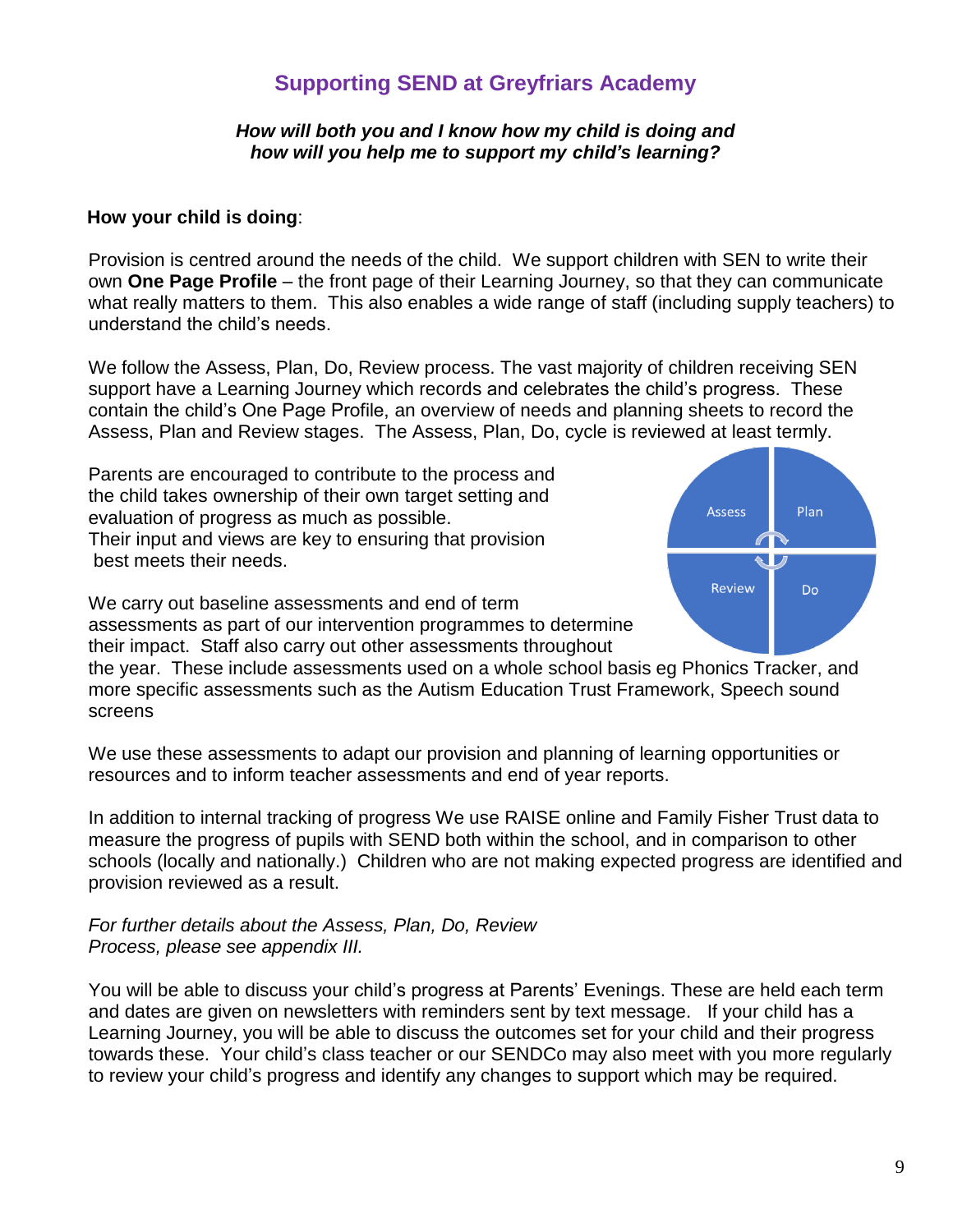Your child's class teacher will be available end of each day or via email/telephone if you wish to raise a concern. Appointments can be made to speak in more detail to the class teacher or SENDCo by visiting the school office.

#### <span id="page-9-1"></span><span id="page-9-0"></span>**How we support children's learning**

We believe that good quality, inclusive teaching benefits all pupils, including those with SEND. For example, Autism friendly or ADHD friendly classrooms benefit all pupils, not just those with these conditions. We use strategies such as visual timetables or now and next boards to support transition and support pupils to engage their learning.

Staff use questioning to assess children's existing knowledge and adapt or differentiate teaching and activities in response. We use "live" marking so that we can check understanding and respond to misconceptions in the lesson and identify children who may need further support. Staff are mindful that some children may have limited working memories and may need time to process questions before answering.

Children may work in small groups and follow differentiated activities depending on their level of need.

#### **How we can help you to support your child's learning:**

Your child's class teacher, or Miss Joyce (SENDCo) may suggest ways that you can support your child at home and provide resources to support with this.

We may meet with you to discuss how to support your child with strategies at home if these are difficulties with a child's behaviour/ emotional needs.

Miss Whitmore (PSA) is available to help parents with any concerns.

We can seek advice and support from outside agencies such as Educational Psychology, Autism advice and support, Mental Health and medical support.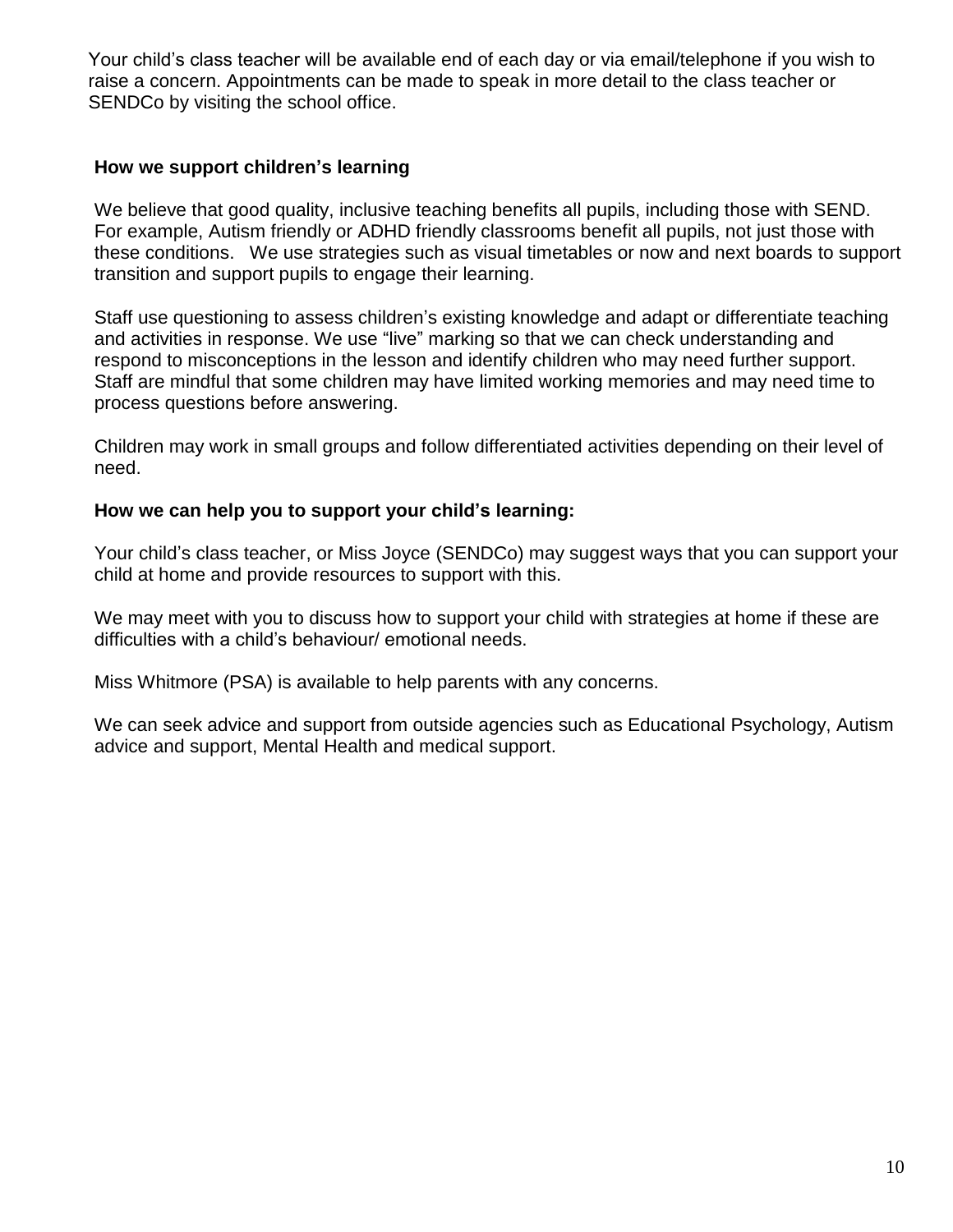#### *Supporting complex SEND – Educational Health and Care Plans*

<span id="page-10-0"></span>There may be times when a pupil's Special Educational Needs are more complex, and they require an Educational Health and Care Plan (EHCP). Parents or professionals can request an EHCP Needs Assessment when they feel that a child's needs cannot be met from the resources usually available to a mainstream school.

If your child has an EHC plan, it will outline your child's needs and the provision which must be in place to meet those needs along with broad outcomes for your child to work towards. We use these outcomes to create small steps for your child's Learning Journey. Please note that having an EHC plan does not automatically entitle your child to 1:1 adult support.

Each year we will hold an Annual Review of your child's EHCP. This is an opportunity for the school, family, child and any other Education, Health or Social care professionals involved to review your child's provision and progress. Annual Reviews are as child centred as possible depending on the child's ability to engage with and understand the process. We invite children to organise/choose refreshments and contribute their ideas to the meetings either in verbal, written, pictorial or video form.

For more information on Education Health and Care Plans please visit: [https://www.norfolk.gov.uk/children-and-families/send-local-offer/education-and-learning/support](https://www.norfolk.gov.uk/children-and-families/send-local-offer/education-and-learning/support-for-learning/education-health-and-care-ehc-plans)[for-learning/education-health-and-care-ehc-plans](https://www.norfolk.gov.uk/children-and-families/send-local-offer/education-and-learning/support-for-learning/education-health-and-care-ehc-plans)

#### <span id="page-10-1"></span>*Overstrand Provision – Supporting Children with complex needs to access the classroom.*

Our Overstrand classroom provides support and intervention for children with social communication needs. Typically, the children who receive support in Overstrand are on the Autistic Spectrum and have an EHCP (Education Health and Care Plan.) Most of the children who access our Overstrand Provision are awaiting placements at Specialist Schools.



Children are able to access the provision alongside their class provision. The amount of time they spend in each setting will depend on their individual needs. We aim for children to be integrated with their peers as much as possible – children access their classroom as much as possible to suit their needs and spend play and lunchtimes with peers every day.

For more information on our Overstrand Provision, please see our website: <https://www.greyfriars.academy/classes/overstrand/>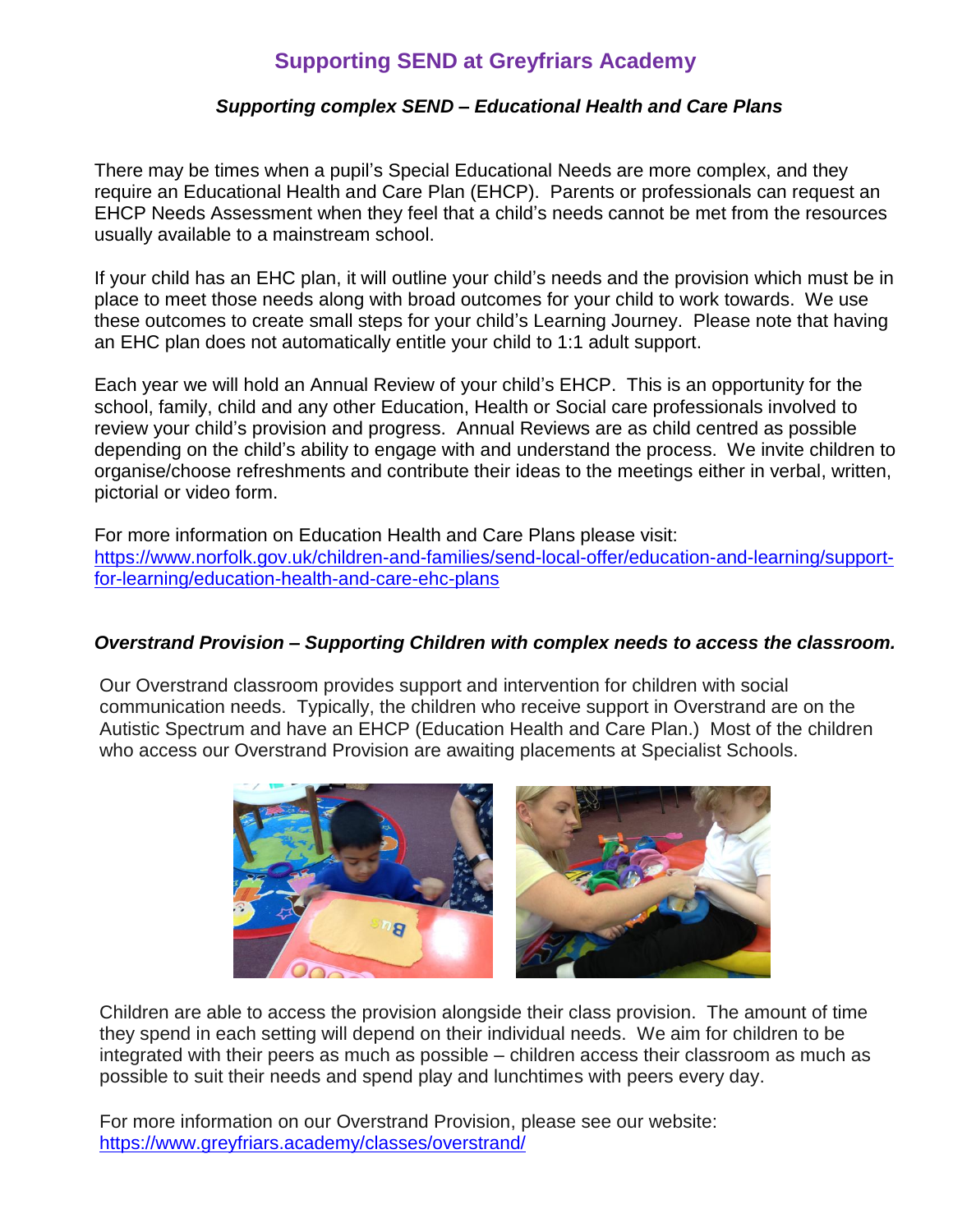#### *What support will there be for my child's overall well- being?*

<span id="page-11-0"></span>The school offers a wide range of support for pupils who are encountering emotional difficulties.

These include:

Members of staff such as the class teacher and SENDCo are readily available for pupils who wish to discuss any concerns. Some pupils are given allocated times to talk to a named adult about their worries.

We have two staff trained in offering nurture support (Nurture Group Network Theory & Practice). Staff run Lego groups (based on Lego Therapy) and Socially Speaking groups to support children to develop social skills.

Our Senior Mental Health lead is Shelly Whitmore. Our pastoral team work on a 1:1 or small group basis with children and run bespoke activities/interventions. These may include developing emotional literacy and self-regulation skills using the Zones of Regulation materials, developing selfesteem and identify using ELSA resources or relational activities to support trauma repair.

Where appropriate, we seek support from external agencies such as Just One Norfolk <https://www.justonenorfolk.nhs.uk/> or the Mental Health Support Team for West Norfolk.

The school is an accredited Shine Time school.

Staff are trained in delivering the self- esteem and self-reflection programme and the school benefits from regular bespoke support from Nikki Williamson, the creator of "Shine Time."

We have a quiet spaces where children can go if they need a little quiet time during the day or if they need a quieter place to work.



This school encourages children to understand and express emotions safely by using PATHs strategies.

The school follows the Jigsaw Scheme: The Mindful approach to PSHE. Through the scheme, the children have the opportunity to engage in "calm me time" on a weekly basis which is a time for quiet reflection using mindfulness and breathing techniques.

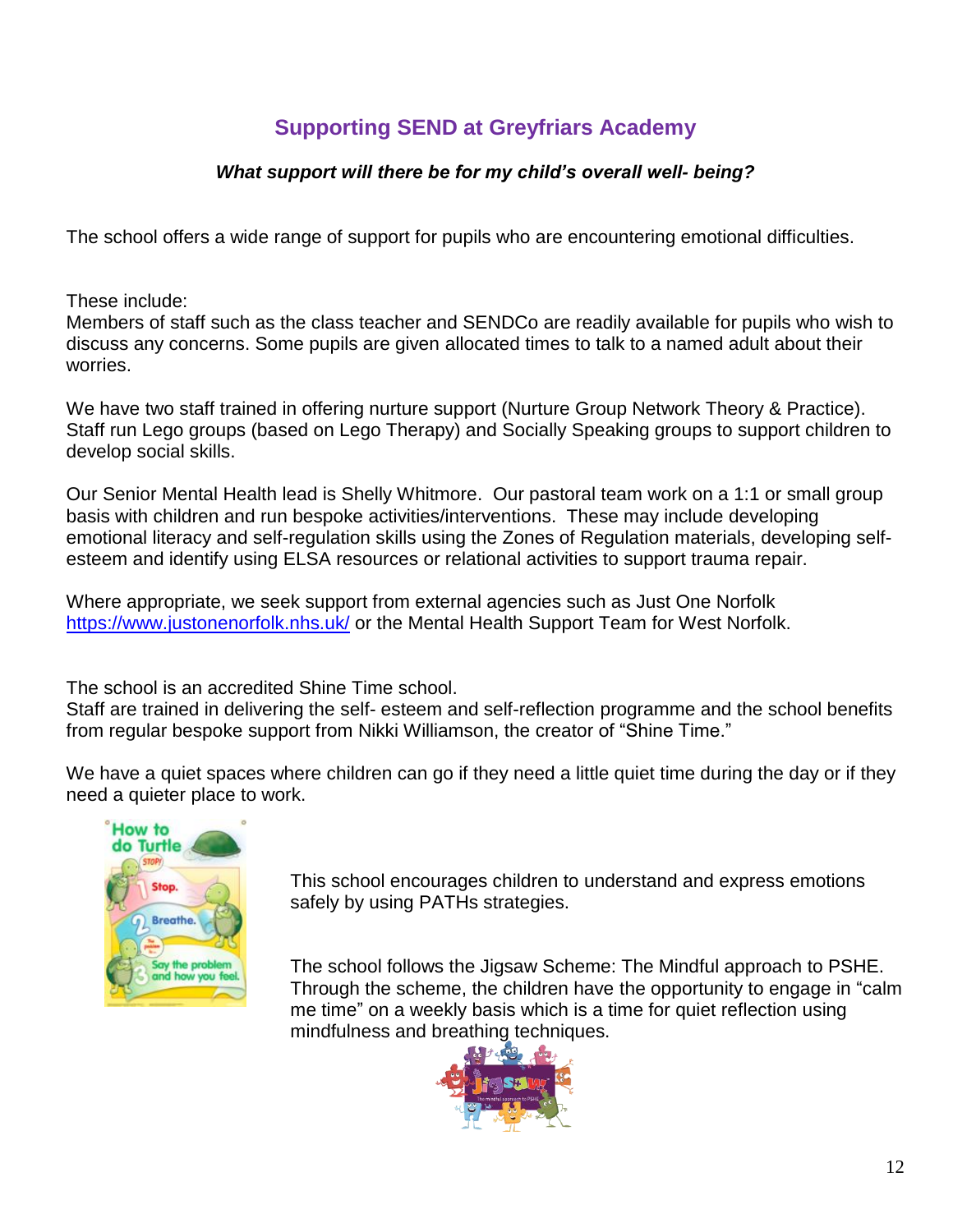#### *What support will there be for my child's overall well- being?*

#### <span id="page-12-0"></span>**Looked after pupils**

Our designated teacher for looked after and previously looked-after children is Headteacher, Beverly Barrett. Looked after children will have a range of needs, not just educational. Mrs Barrett works closely with health and social care services when deciding on additional provision for these children.

Our school SENDCO and staff specialising in social and emotional support are trained in attachment, trauma, bereavement and nurture, and can also support as necessary. We assess the needs of all Looked after children quickly so that their needs are quickly identified and negative effects on education kept to a minimum.

Children may be assessed by our SENDCo, or external support and advice sought as necessary. Class Teachers and the SENDCo (where appropriate) monitor the progress of children every half term. Our Parent Support Advisor monitors the attendance of pupils A Personal Education Plan (PEP) is written for looked after children. Where appropriate, this will tie in with, and the child be further support by, a Learning Journey or an EHC plan.

#### <span id="page-12-1"></span>**Pupils with medical needs:**

If a pupil has a medical need then, where appropriate, a detailed Care Plan is compiled in consultation with parents/carers. These are then discussed with all staff who are involved with the pupil.

Medical alerts for pupils with photographs (such as serious/long term medical issues, allergies and chronic asthma) are displayed in the (locked) staff room so all staff are aware of the child's needs.

Intimate care plans are drawn up for pupils with toileting needs. We seek to agree a shared approach to toileting which promotes independence.

Staff have received training in the use of EpiPens and the care of children with asthma and diabetes. Training is accessed for staff working children with other needs eg epilepsy or specific medical issues.

You will always be consulted on the best way that we can support your child with these needs. Where necessary and in agreement with parents/carers medicines are administered in school but only where a signed consent form is in place to ensure the safety of both child and staff member.

Teaching assistants and midday supervisors receive basic emergency first aid training and a TA working in the EYFS setting has paediatric first aid training.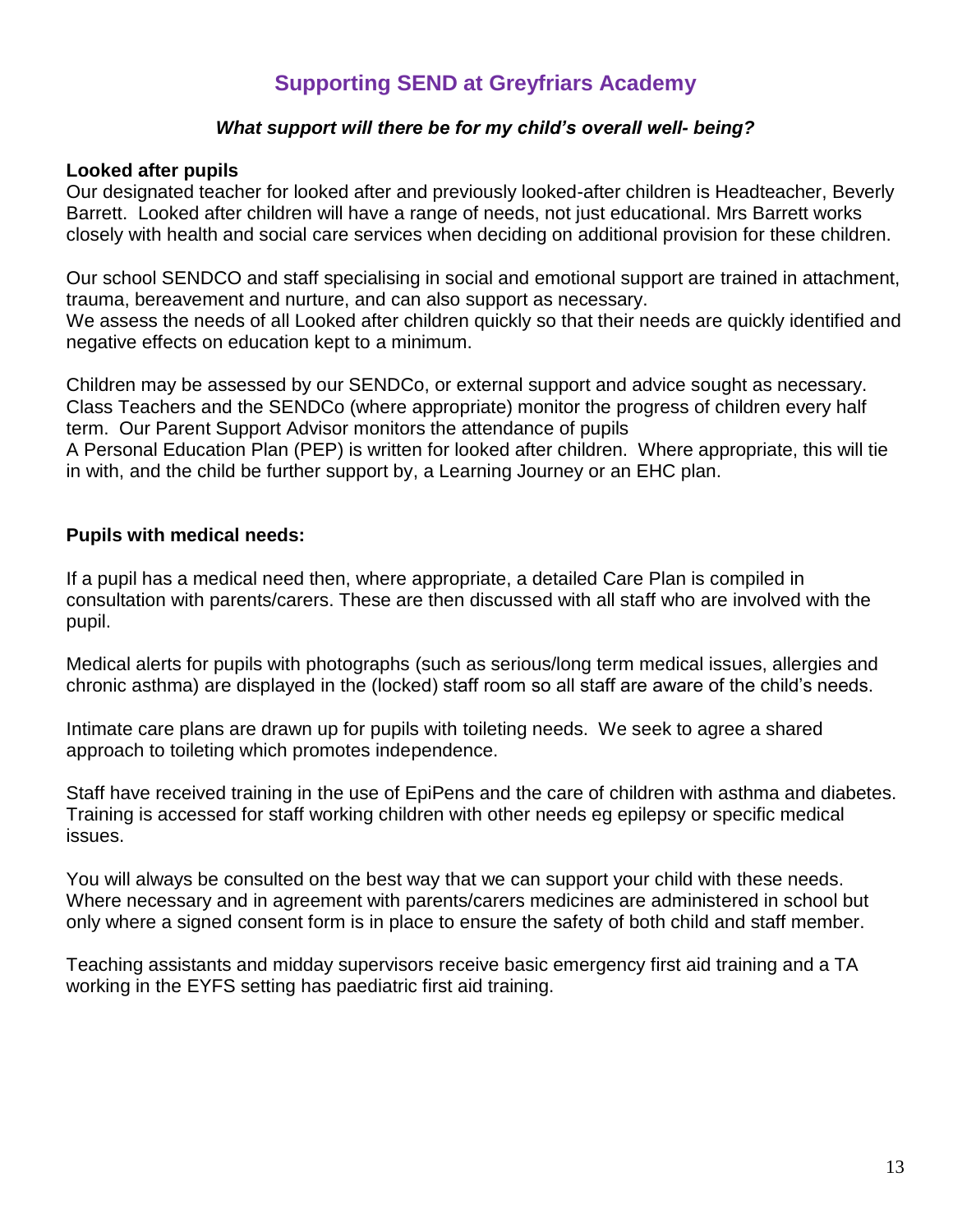#### *How will the school prepare and support my child to join the school or transfer to a new school?*

<span id="page-13-0"></span>Many strategies are in place to enable the pupil's transition to be as smooth as possible.

These include:

Discussions take place between the previous or receiving schools prior to the pupil joining or leaving. For pupils with an EHC plan, these will usually take place during the Autumn Term and Spring term before your child starts in September.

All pupils attend at least one transition session where they spend some time with their new class teacher. Additional visits are arranged for pupils who would benefit from extra time in the new school. Where a pupil with complex needs might find a visit during the school day over whelming, we can arrange for them to visit outside of school hours when it is quieter.

With parent permission, we discuss SEN needs of children attending Secondary schools during the Spring term once their place is confirmed. Staff visit named pupils prior to their joining their new school and pupils may take part in additional visits in small groups. We also may run Person Centred Planning meetings with feeder High Schools to support a smooth transition fr Year 6 pupils.

As part of EHC annual reviews in Year 5, transfer to secondary education is discussed with information on different mainstream and specialist schools available should this be appropriate.

Where a pupil has more specialist needs a separate meeting may be arranged with Miss Joyce, the previous or receiving school's SENDCo, the parents/carers and where appropriate the pupil.

Where appropriate, social stories are created for the pupil containing photographs of their new class and class teacher to be looked at over the holidays.

Staff visit children in their nursery or pre-school setting and liaise with staff to gain a clear picture of the children's needs. Where extra visits to school are appropriate these are organised either within or outside of school time.

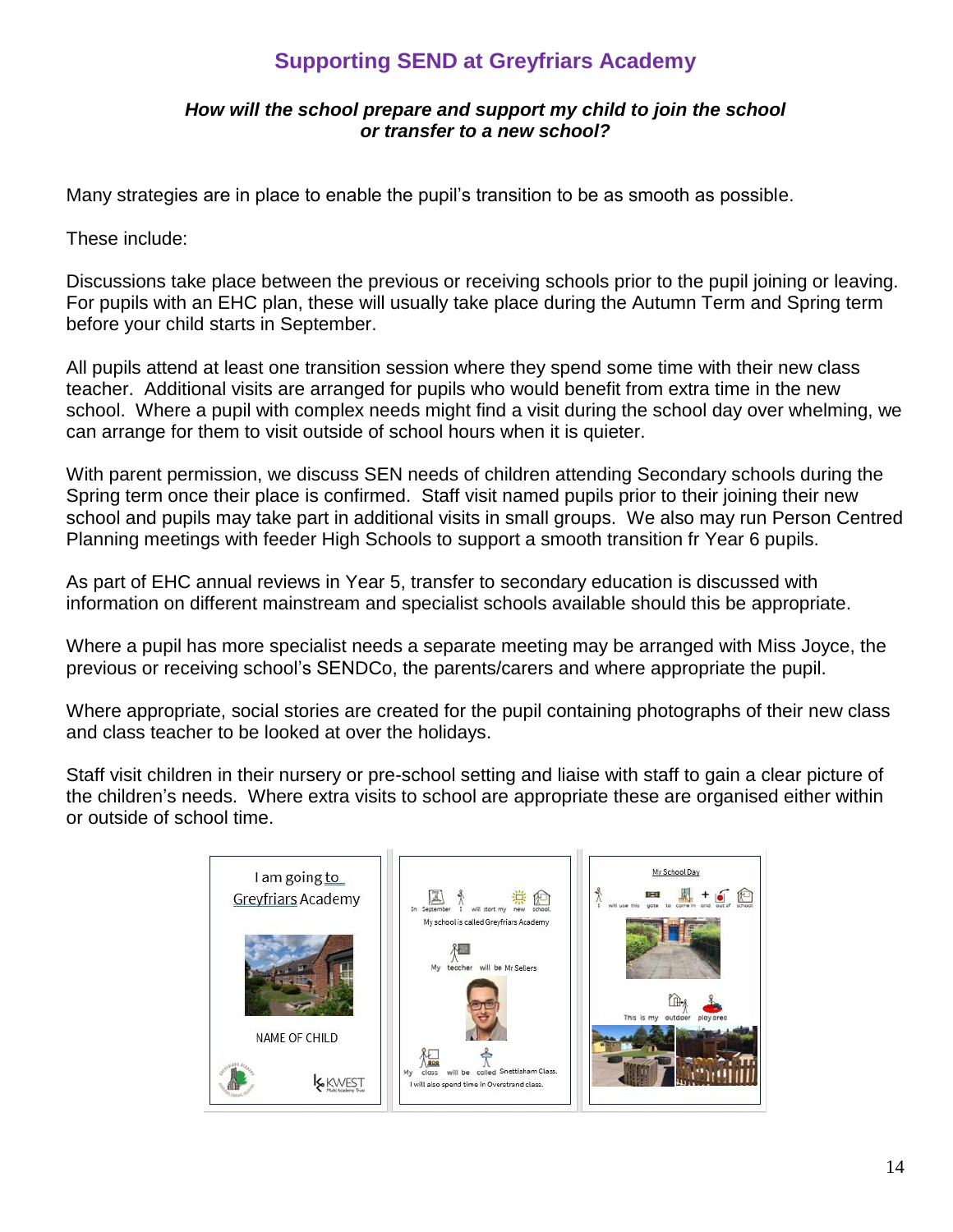#### *What specialist services and expertise are available at or accessed by the school?*

<span id="page-14-0"></span>At times it may be necessary to consult with outside agencies to receive their more specialist expertise.

The agencies used by the school include:

- Child protection advisors
- Educational psychologists
- CAMHS (Child and Adolescent Mental Health Team)
- Mental Health Support Team (West Norfolk)
- One Norfolk school nursing team
- Virtual School for sensory support for pupils with hearing/visual impairment
- Social Services
- Speech Therapy and Occupational Therapy
- School to School support
- Autism Support Team
- Medical Needs Team
- Core Consultation Team (EPSS)

#### *What training have the staff supporting children with SEN had?*

<span id="page-14-1"></span>Different members of staff have received training related to special needs and disability. In the past, staff have received the following training.

How to support children on the autistic spectrum.

How to support children with dyslexia.

How to support children with social and emotional needs

How to support children through grief.

How to support children with speech and language difficulties – including ELKLAN, and PECS training.

How to support children with attachment disorder.

How to set up and lead the Shine Time programme.

How to set up and lead effective nurture provision.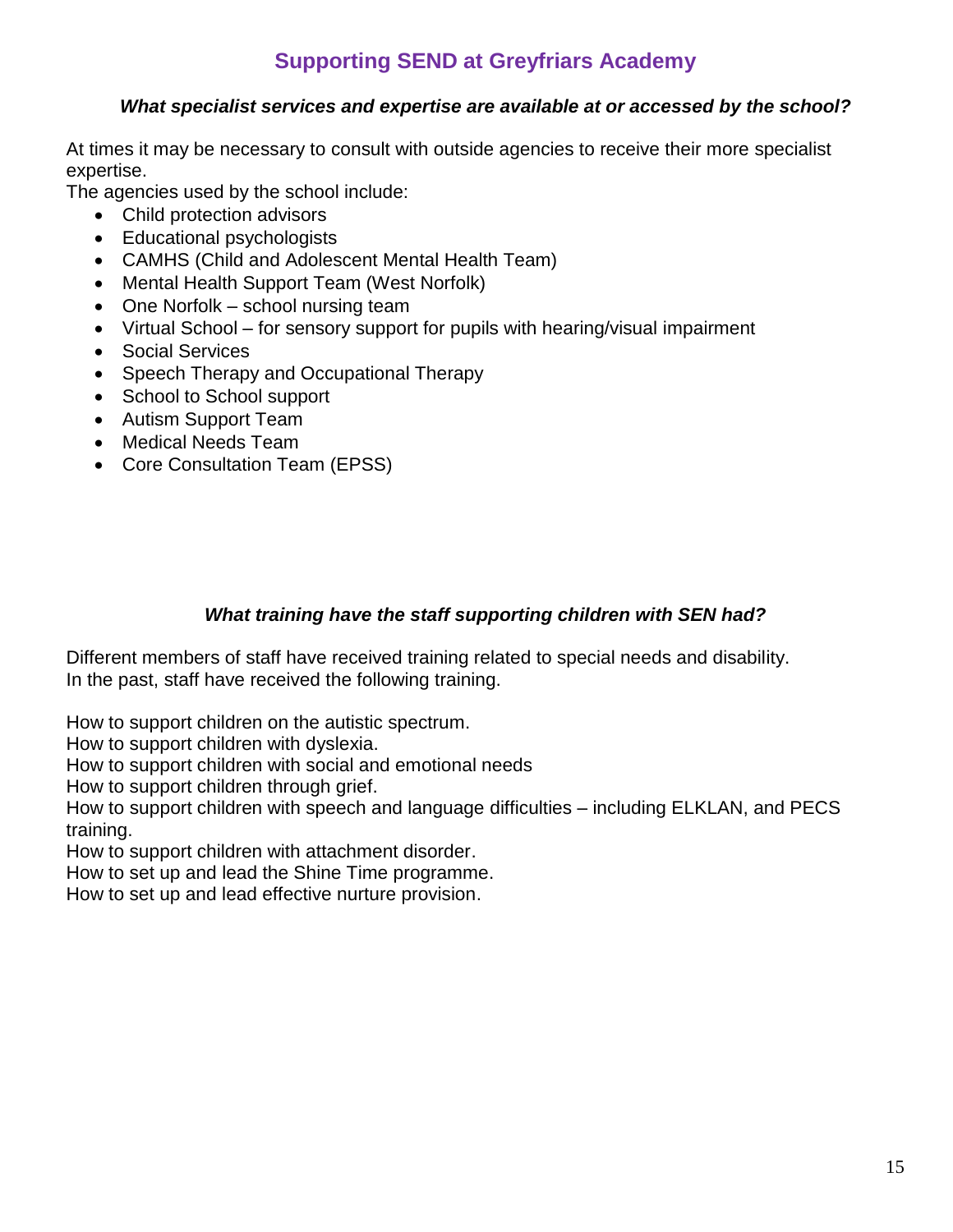#### **In the last year, our staff have accessed the following training:**

All staff have received in house INSET led by Mrs Allen. Jan 2021 *Provision Expected at SEN Support, The 7Cs assessment framework and the Assess, Plan, Do, Review Process.*

Teaching Assistants have received in house INSET led by Mrs Allen: April 2021 *Working Memory.*

Teaching Assistants have received in house INSET led by Mrs Allen. April 2021 *Supporting Literacy Difficulties.* 

Teachers have received external training led by Sue Ackerly. Autism Education Trust. June 2021. *Understanding Autism.*

Teachers are receiving several sessions of in house training led by Mrs Barrett and written by Tom Sherrington and Claire Grimes Nov 2021- June 2022. *Rosenshine's Principles in Action.* 

A selected group of Teaching assistants have completed Nessy Training. Nov 2021. *Understanding Dyslexia.*

A selected group of Teaching assistants have completed in house training led by Charlene Porter. Nov 2021. *Attention Autism.*

A selected group of Teaching assistants have completed NELI training (Feb 2021)

Staff working in our Overstrand provision have completed SENDAT training (May/June 2021) *The Engagement Model.*

Miss Whitmore, our PSA, is currently completing Senior Mental Health Training 2021-2022 *Senior Mental Health Training.*

Miss Whitmore, our PSA, has completed Creative Education training Dec 2021. *Selective Mutism.*

<span id="page-15-0"></span>Miss Whitmore, our PSA, has completed Creative Education training Nov 2021. *Meeting the Mental Health Needs of Children who have experienced abuse or neglect.*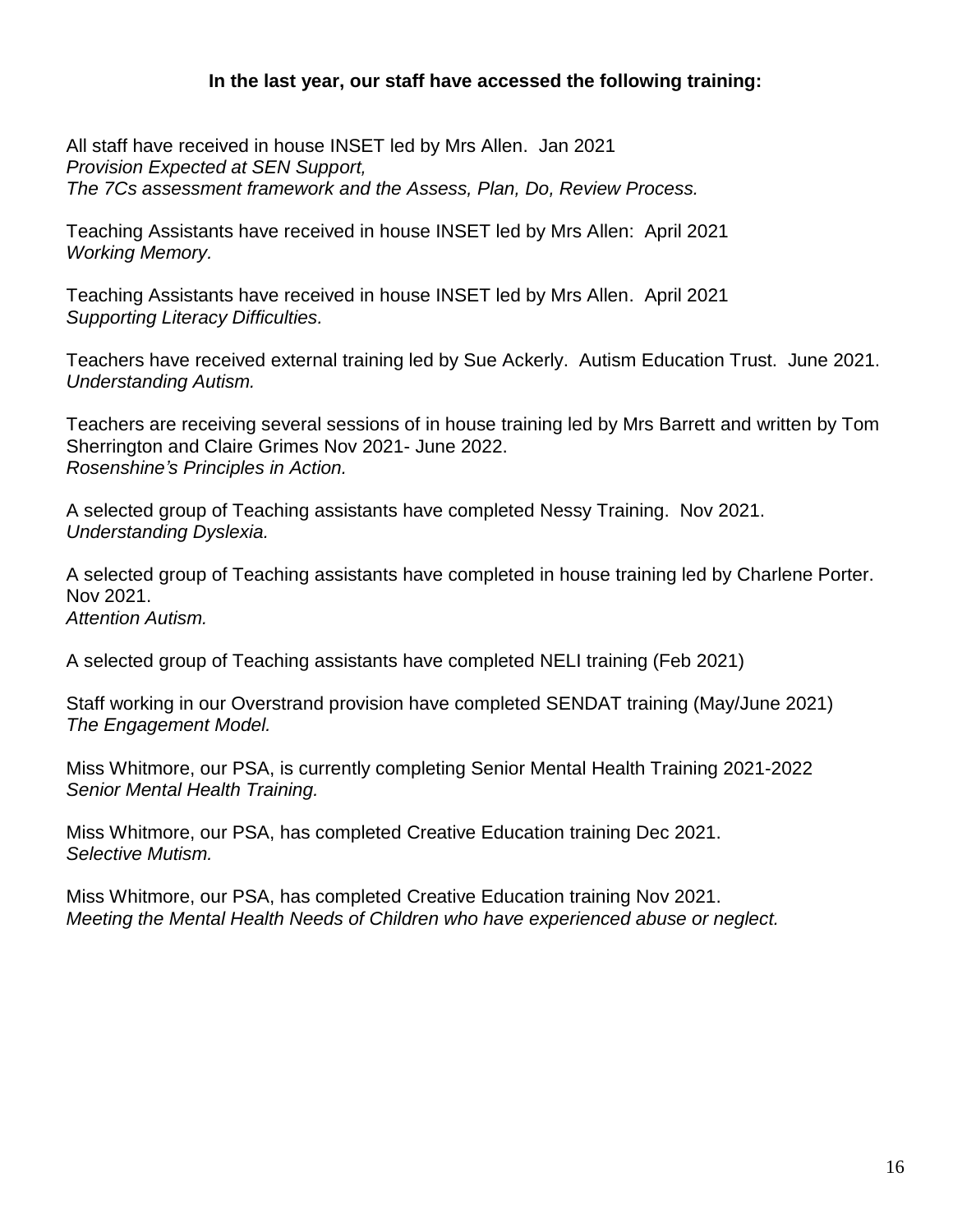#### **How are the school's resources allocated and matched to children's special educational needs?**

The SEN budget is allocated each financial year. The money is used to provide additional support or resources depending on an individual's needs. The SEN budget the school receives is available by clicking here: <https://csapps.norfolk.gov.uk/BudgetShare/pdf/21/SENMemorandum/0988.pdf>

The additional provision may be allocated after discussion with the class teacher at pupil meetings or if a concern has been raised at another time during the year.

Where children have high level needs the school may apply to Norfolk County Council for top up funding.

#### **School Year 2021-2022**

This year the school receives £125,699 of SEN funds delegated by the LA. This is used to provide staffing to support children in class and run small intervention groups.

The school has received £40,865 of High Needs top up funding for 21-22 (Updated Dec 2021). This has been used to provide additional staffing for pupils with significant needs including provision in our Overstrand base. (Nb this figure may be subject to change throughout the year.)

#### **School Year 2020-2021**

Last year the school received £130,834 of SEN funds delegated by the LA. This was used to provide staffing to support children in class, run small intervention groups and provide additional lunchtime support for pupils.

Last year the school received £78,926 of high needs top up funding (20-21). This was used to provide additional staffing for pupils with significant needs including provision in our Overstrand base. This also included staffing for pupils with a significant medical needs.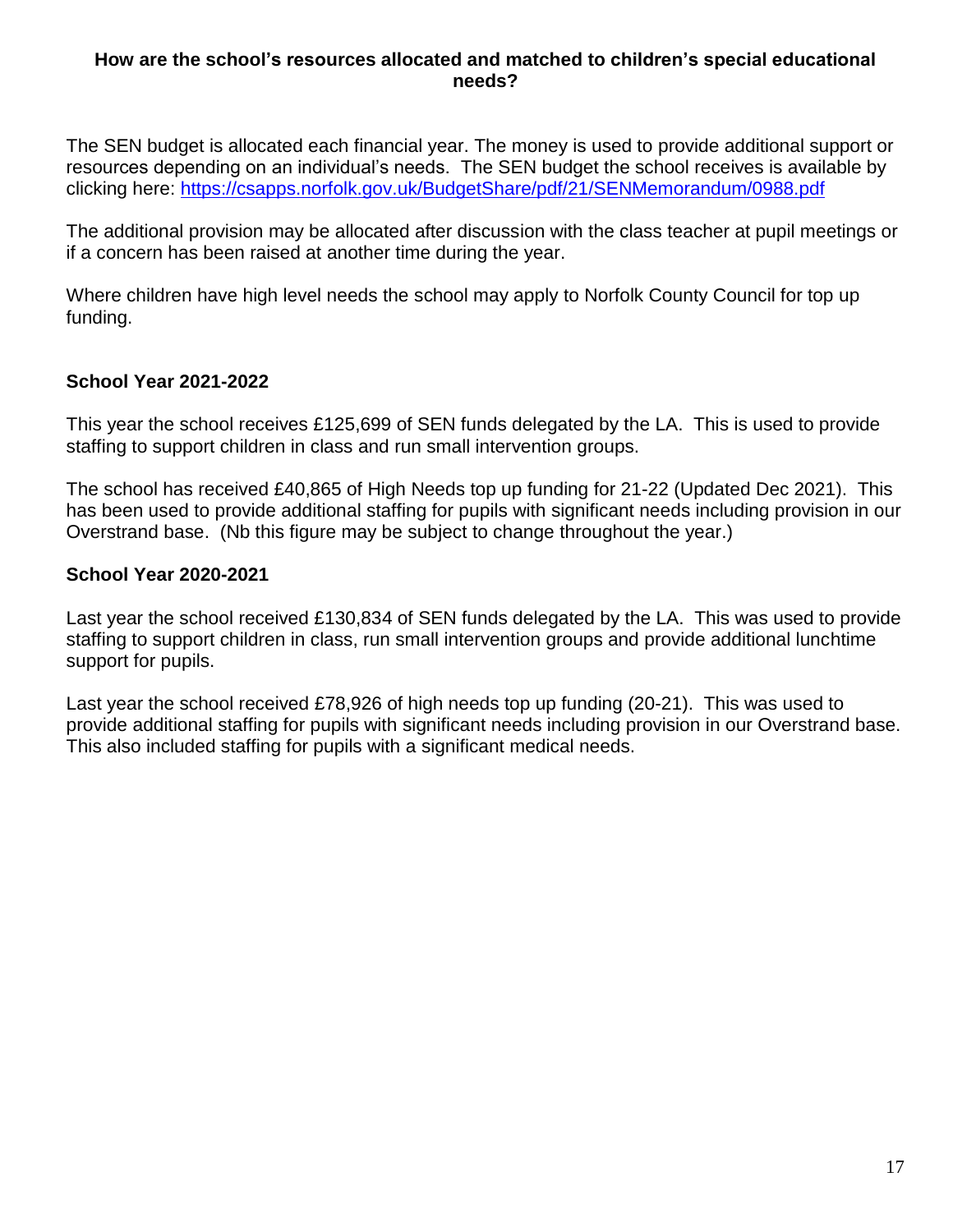<span id="page-17-0"></span>*The Phoenix Curriculum: Rising Strong and responding to the COVID-19 Pandemic*



 *In late March 2020, the school closed to all but children of Key Workers and those with an EHCP whose needs could not be met effectively and safely at home.*

*During this time, the school risk assessed the needs and available provision for all children with an EHCP to evaluate whether their needs would be best met at home or in school. We provided home learning activities and resources for children with an EHC to ensure they continued to receive support to meet their needs.*

*As well as providing home learning activities or all children, staff checked in with children with SEND to see if there was anything further the school could provide. Examples of support provided to children included additional online learning links and resources, paper resources and activities (some delivered to children's homes if parents were unable to collect) and a regular check in/pupil incentives to encourage pupils to engage with the learning. We recognise the hard work that families put into supporting these arrangements and were extremely proud of how they worked so closely with us.* 

*Whilst the number of children requiring distance learning is likely to be very low, we are prepared to support children should this occur again.*

#### *September 2021 update:*

*Our focus is now on supporting the learning of our children who have missed a large amount of their time in school – for our youngest pupils this is a significant proportion of their life. Children's social and language skills, as well as academic skills will be significantly affected.*

*Almost half of children with SEND at Greyfriars have Communication and Interaction as one of their primary areas of need. Therefore, our current focus is concentrated on supporting children's interactions, providing language interventions and refining our support for children who struggle with communication and interaction skills (and are commonly on the autistic spectrum.) We are also focusing on supporting children's reading as this skill underpins so much of the wider curriculum.*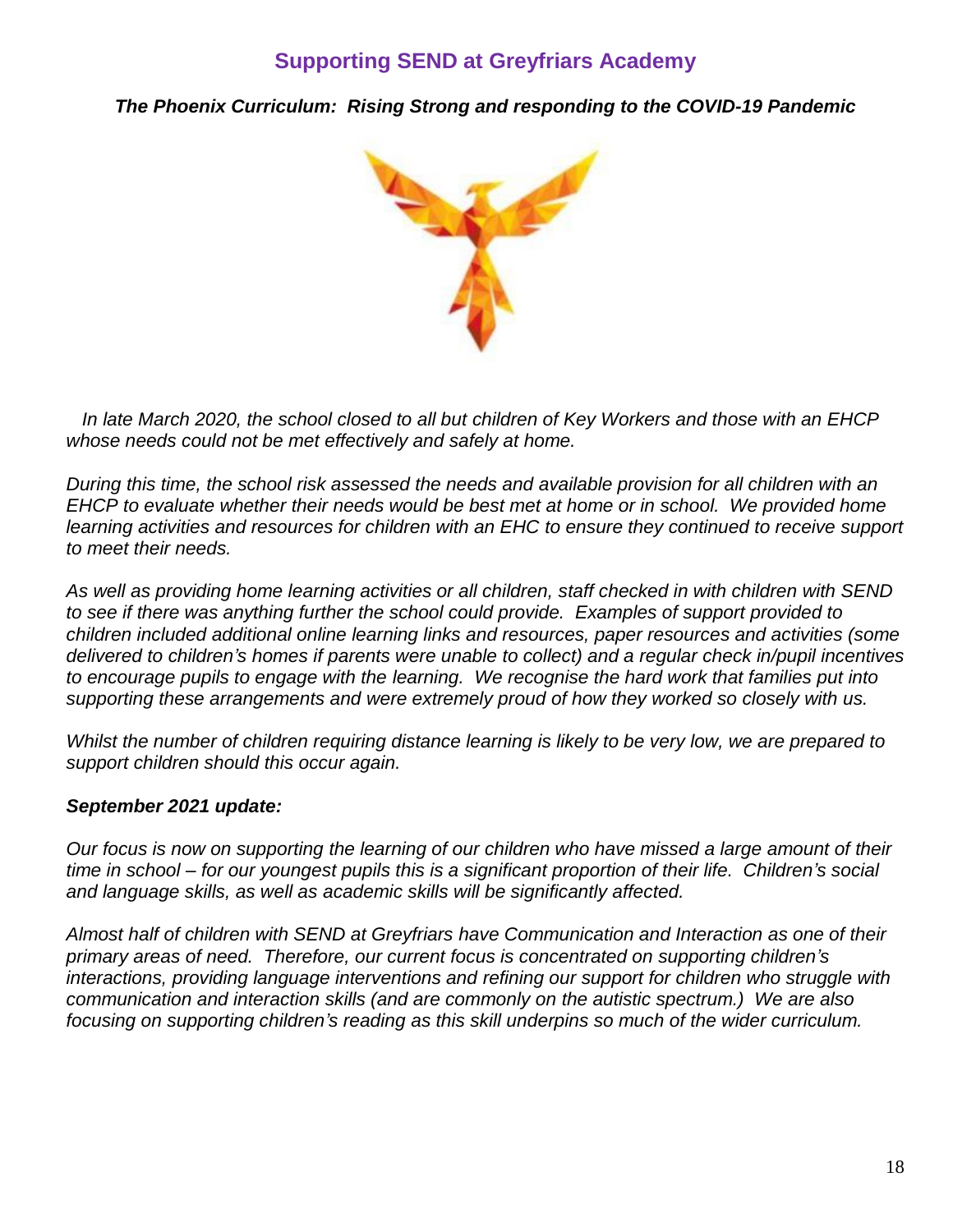#### **Further information, useful organisations and links**

We hope that this report gives a clear idea of how we support children with SEND at Greyfriars Academy. However, if you have any further questions, please do not hesitate to contact us. If you wish to discuss your child's educational needs please contact the school office to arrange a meeting with the SENDCo. We are always happy to gain your views on our school offer, please do get in contact if you would like to discuss or suggest anything.

#### **If you are unhappy with the support your child is receiving:**

Step 1: Find out more about whether your concerns are justified:

- Read the SEND Policy and SEN Information Report to understand the SEND Policy and how this is implemented
- Refer to the SEN Support Guidance: provision expected at SEN Support Provision Expected at [SEN Support \(PEaSS\) guidance -](https://www.norfolk.gov.uk/children-and-families/send-local-offer/education-and-learning/how-education-providers-support/special-educational-provision/provision-expected-at-sen-support) Norfolk County Council
- Refer to webpage: [Reaching agreement about SEN](https://www.norfolk.gov.uk/children-and-families/send-local-offer/education-and-learning/support-for-learning/special-educational-needs-sen-support/reaching-agreement-sen-support) support Reaching agreement about SEN Support - [Norfolk County Council](https://www.norfolk.gov.uk/children-and-families/send-local-offer/education-and-learning/support-for-learning/special-educational-needs-sen-support/reaching-agreement-sen-support)

Step 2: Talk about your concerns:

- Talk to your child's class teacher
- Discuss your concerns with the SENDCO Get free impartial information, advice and support from Norfolk SENDIASS <https://www.norfolksendpartnershipiass.org.uk/>
- Contact KIDS dispute resolution service [Welcome to KIDS Mediation Service | Home | KIDS](https://www.kids.org.uk/send-mediation) T: 03330 062835

•

Step 3 – Making a complaint

#### [Complaints policy](http://www.greyfriars.academy/wp-content/uploads/2017/01/Complaint-Procedure.pdf)

Other useful School policies (available on the school website.) *Please click the title to be taken to the policy.*

**[SEND](https://www.greyfriars.academy/wp-content/uploads/2019/09/Greyfriars-SEN-Policy-2019.pdf) Policy** [Behaviour Policy](https://www.greyfriars.academy/wp-content/uploads/2019/01/Behaviour-Policy.pdf) **[Equality Policy](http://www.greyfriars.academy/wp-content/uploads/2017/01/Equality-Policy.pdf) [Admission Arrangements](https://www.norfolk.gov.uk/education-and-learning/schools/school-admissions/admission-to-reception-classes)** [Safeguarding \(Incorporating Child Protection\)](https://www.greyfriars.academy/wp-content/uploads/2021/04/Safeguarding-Policy-September-2020.pdf) [Accessibility Plan](https://www.greyfriars.academy/wp-content/uploads/2021/04/KWEST_Academy_Accessibilty_Plan.pdf)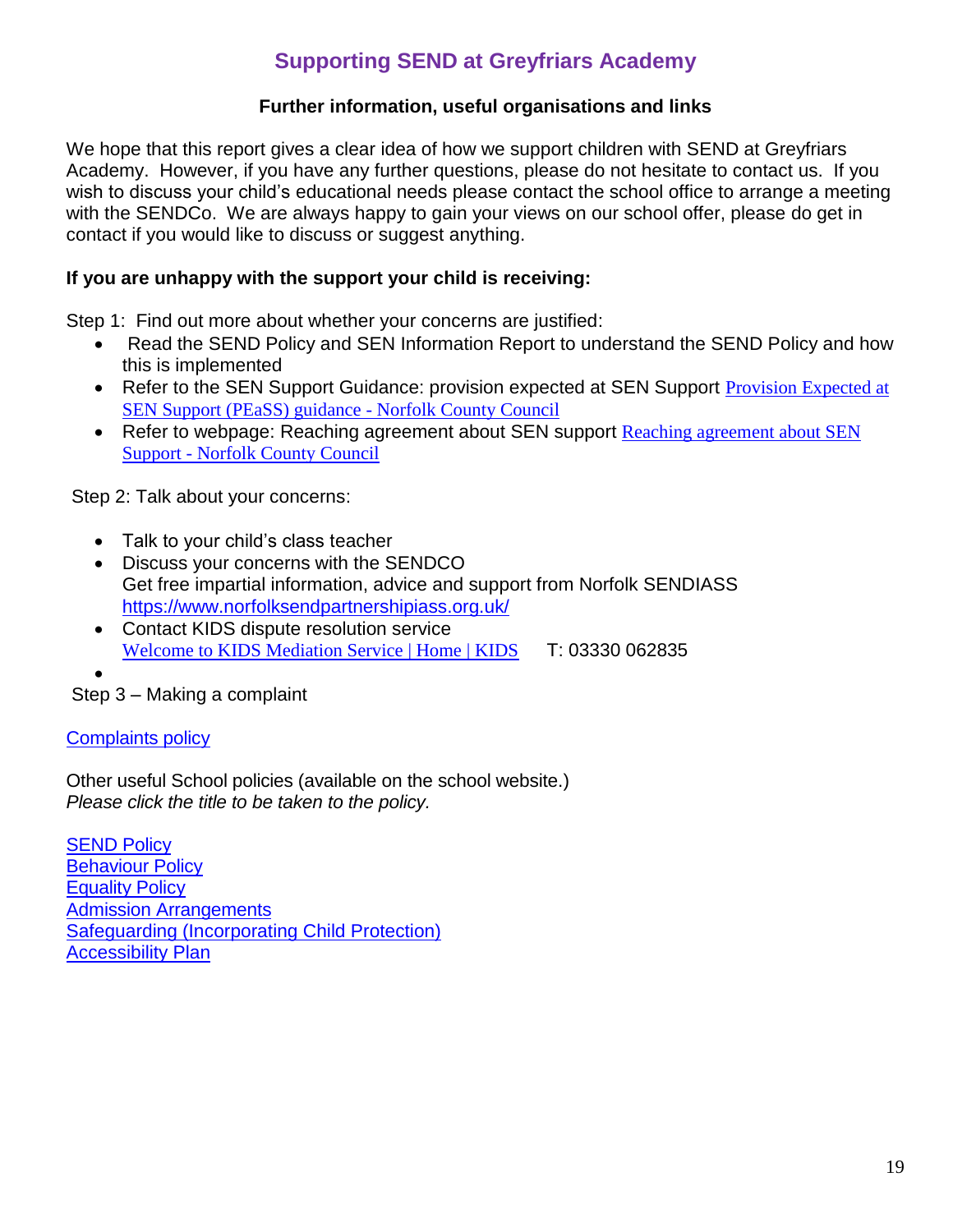#### **Useful links**

Norfolk Local Offer: Thid website is for anyone in the life of a child or young person aged 0-25 who has SEND in Norfolk. Please ask Miss Joyce if you would like support accessing any information on here.



[About the SEND Local Offer -](https://www.norfolk.gov.uk/children-and-families/send-local-offer/about-the-local-offer) Norfolk County Council

Norfolk SENDIASS (Special Educational Needs & Disabilities Information, Advice and Support Service)

Confidential support, information and advice for Norfolk families with children with SEND.

<https://www.norfolksendpartnershipiass.org.uk/> **01603 [704070](tel:01603%20704070) [norfolksendiass@norfolk.gov.uk](mailto:norfolksendiass@norfolk.gov.uk)**



DFE SEND guidance: [https://www.gov.uk/topic/schools-colleges-childrens-services/special](https://www.gov.uk/topic/schools-colleges-childrens-services/special-educational-needs-disabilities)[educational-needs-disabilities](https://www.gov.uk/topic/schools-colleges-childrens-services/special-educational-needs-disabilities)

We have further details of useful contacts and services for specific needs such as ASD, ADHD or Dyslexia. Please contact Mrs Allen for further information.

#### **How to contact us:**

Head teacher: Mrs Beverly Barrett. head@grf.unity-ed.uk

SENDCo: Miss Joyce [sjoyce@grf.unity-ed.uk](mailto:sjoyce@grf.unity-ed.uk)

Website, including SEND information page (via Inclusion tab): [www.greyfriarsacademy.uk](http://www.greyfriarsacademy.uk/)

*At Greyfriars Academy we are committed to working together with all members of our community. We would welcome your feedback and future involvement in the review of our offer.*



Greyfriars Academy London Road King's Lynn Norfolk PE30 5PY Tel: 01553 7730

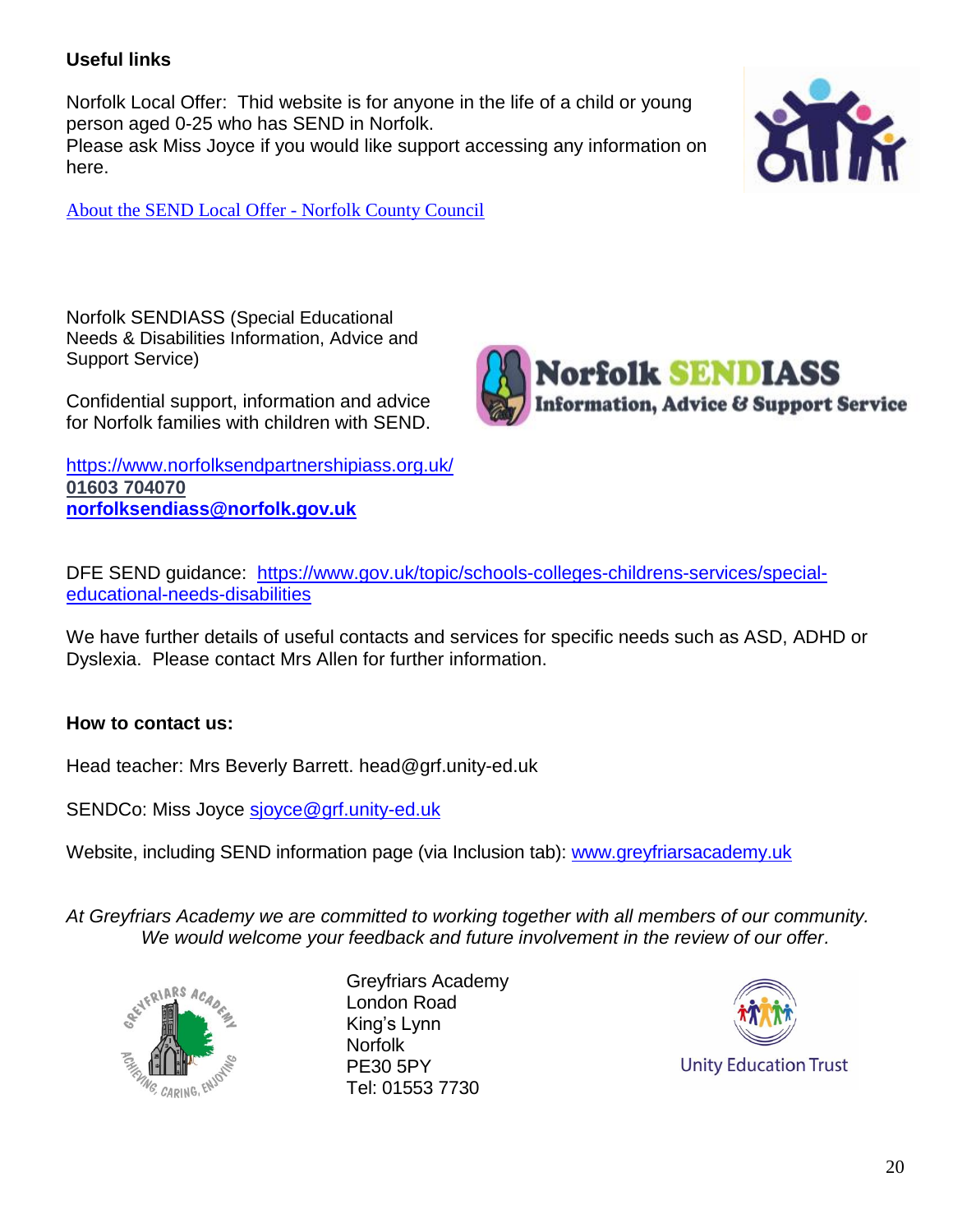<span id="page-20-0"></span>

| There are many SEN terms that are abbreviated.             |
|------------------------------------------------------------|
| Below is a glossary of the most used SEN and school terms. |

| AAP             | <b>Attendance Advisory Practitioner</b>             |
|-----------------|-----------------------------------------------------|
| <b>ADD</b>      | <b>Attention Deficit disorder</b>                   |
| <b>ADHD</b>     | <b>Attention Deficit and Hyperactivity Disorder</b> |
| <b>ASD</b>      | <b>Autistic Spectrum Disorder</b>                   |
| <b>CAMHS</b>    | <b>Child and Adolescent Mental Health Services</b>  |
| <b>COP</b>      | <b>Code of Practice</b>                             |
| $\overline{CP}$ | <b>Child Protection</b>                             |
| <b>DCD</b>      | Developmental Co-ordination Disorder                |
| EP              | <b>Educational Psychologist</b>                     |
| <b>FSM</b>      | <b>Free School Meals</b>                            |
| <b>FSP</b>      | <b>Family Support Plan</b>                          |
| <b>GDD</b>      | <b>Global Developmental Delay</b>                   |
| HI              | <b>Hearing Impairment</b>                           |
| <b>IEP</b>      | <b>Individual Education Plan</b>                    |
| <b>KS</b>       | <b>Key Stage</b>                                    |
| LAC             | <b>Looked After Child</b>                           |
| <b>LEA</b>      | <b>Local Education Authority</b>                    |
| <b>MLD</b>      | <b>Moderate Learning Difficulty</b>                 |
| <b>NC</b>       | <b>National Curriculum</b>                          |
| $\overline{OT}$ | <b>Occupational Therapy</b>                         |
| <b>PSP</b>      | <b>Pastoral Support Plan</b>                        |
| <b>RRP</b>      | <b>Risk Reduction Plan</b>                          |
| <b>SaLT</b>     | Speech and Language Therapy                         |
| <b>SEMH</b>     | Social Emotional and Mental Health                  |
| <b>SEN</b>      | <b>Special Educational Needs</b>                    |
| <b>SEND</b>     | <b>Special Educational Needs and Disability</b>     |
| <b>SENCo</b>    | <b>Special Educational Needs Co-ordinator</b>       |
| SpLd            | Speech and Language Difficulty                      |
| VI              | Visual Impairment                                   |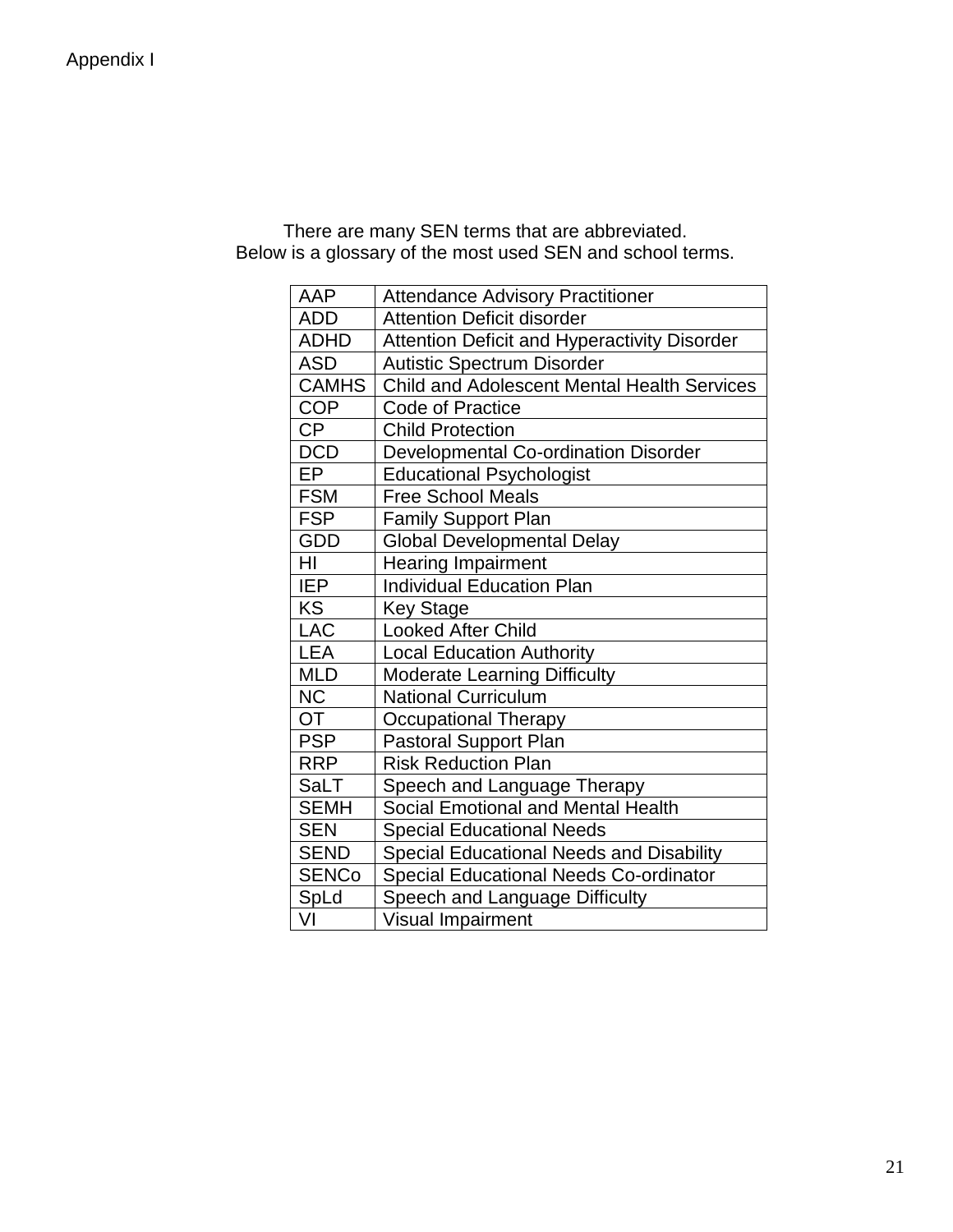<span id="page-21-0"></span>



### Interventions Overview –2021-2022

| Area                          | Specific need                                                                                | Intervention                                    | <b>Staff</b>                           | When?                                                 | Where?                       | Entry/Exit                                                                                                                                                  |  |  |
|-------------------------------|----------------------------------------------------------------------------------------------|-------------------------------------------------|----------------------------------------|-------------------------------------------------------|------------------------------|-------------------------------------------------------------------------------------------------------------------------------------------------------------|--|--|
|                               |                                                                                              |                                                 |                                        |                                                       |                              | Assessment.                                                                                                                                                 |  |  |
| Cognition and Learning        | Phoneme<br>recognition,<br>segmenting and<br>blending. Phonics<br>catch up.                  | Phonics<br>small group<br>and $1:1$             | <b>Class</b><br><b>TA</b>              | Afternoons                                            | Horsa<br>Hut.                | <b>Phonics Tracker</b><br>Assessment.                                                                                                                       |  |  |
|                               | Phonics instruction,<br>sight words                                                          | Lexia                                           | <b>Class</b><br>TA<br>set<br><b>up</b> | Determined<br>by teacher.<br>Home/School<br>sessions. | Main<br><b>Building</b>      | Determined by<br>Lexia Programme.<br>Miss Joyce<br>oversees progress.                                                                                       |  |  |
|                               | Sight<br>words/facts/recogniti<br>on of phonemes<br>(Flashcard, instant<br>retrieval)        | Precision<br>Teaching                           | <b>Class</b><br>ТA                     | Mornings                                              | Main<br><b>Building</b>      | Identified<br>sounds/facts etc to<br>be learnt by teacher.<br>Constant<br>measurement of<br>progress by graph.                                              |  |  |
| Communication and Interaction | Production of<br>speech sounds.<br>Expressive/Receptiv<br>e speeh.                           | Individual<br>Speech and<br>Language<br>Therapy | <b>Class</b><br><b>TA</b>              | Mon AM<br>Fri AM                                      | Library,<br>main<br>building | NHS speech sound<br>assessment.<br>Universally<br>speaking checklist.<br><b>BLANK</b><br>assessment.<br>Individual<br>assessment against<br>agreed targets. |  |  |
|                               | Receptive or<br>Expressive speech.<br>Speech confidence<br>Phonemic<br>awareness.            | <b>NELI</b><br>(EYFS/Y1)                        | <b>Class</b><br>TA                     | Mornings                                              | Main<br><b>Building</b>      | Language Screen.                                                                                                                                            |  |  |
|                               | Social<br>Communication<br><b>Conversation Skills,</b><br>Understanding social<br>situations | Socially<br>Speaking                            | <b>Class</b><br>ТA                     | Wednesday<br>$(45 \text{ mins})$                      | Overstra<br>nd               | <b>Skills Checklist and</b><br>targets filled in by<br>socially speaking<br>lead in liaison with<br>class teacher.                                          |  |  |
|                               | Attention, turn<br>taking,<br>communication and<br>prediction skills.                        | Attention<br>Autism                             | Class<br>ТA                            | 3 x weekly                                            | Overstra<br>nd               | Focus Child sheets.                                                                                                                                         |  |  |
|                               | English as an additional language                                                            |                                                 |                                        |                                                       |                              |                                                                                                                                                             |  |  |

Having English as an additional language is not a Special Educational Need but some children with EAL may have SEND. Depending on the child's individual needs, resources and support is put in place such as bi-lingual dictionaries, translation software or 1:1 language interventions focussing on vocabulary. The NELI (EYFS/Y1) programme also supports children with EAL and SEN.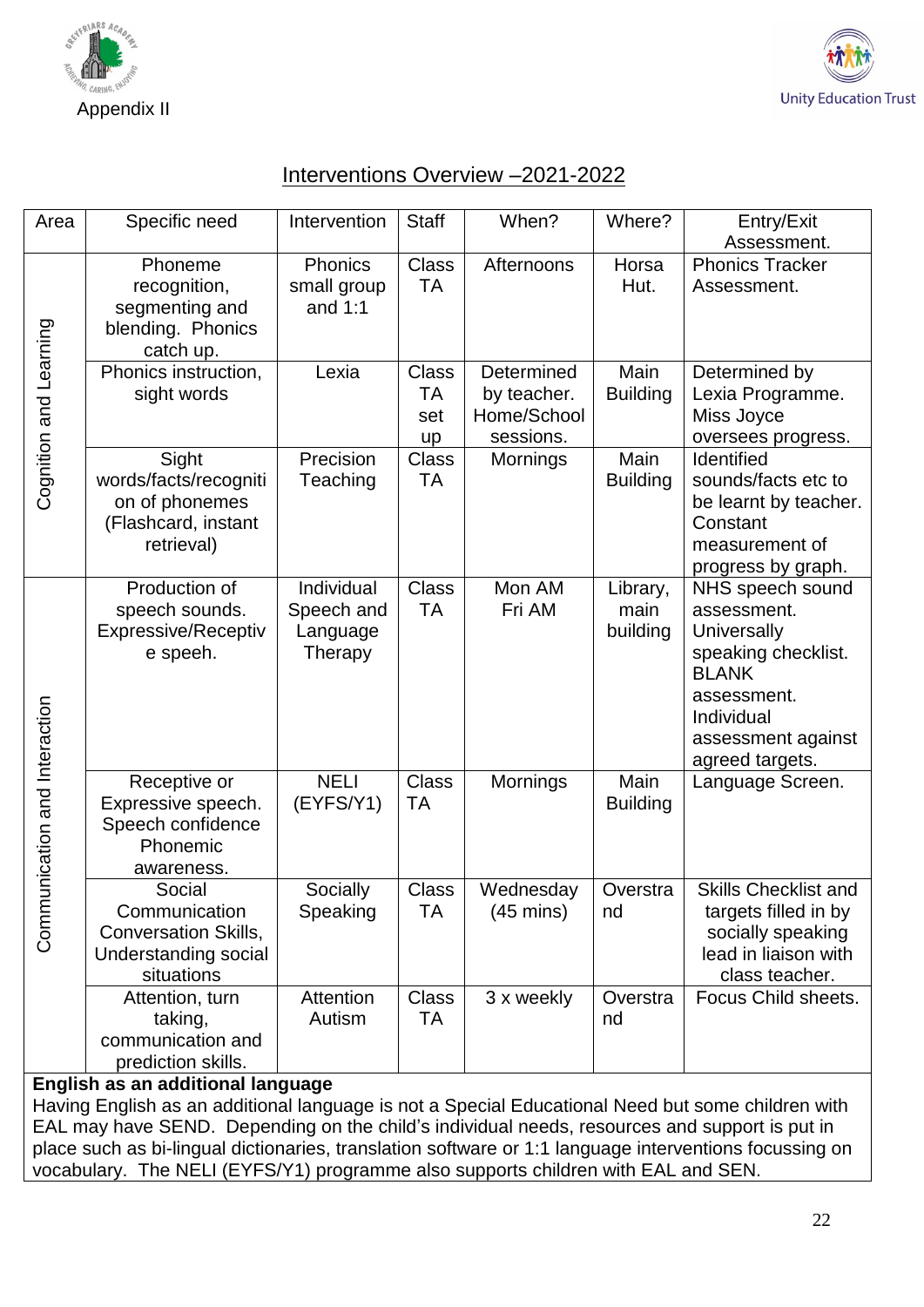## Interventions Overview –2021-2022

| Area                                | Specific need        | Intervention    | <b>Staff</b> | When?       | Where?      | Entry/Exit                  |
|-------------------------------------|----------------------|-----------------|--------------|-------------|-------------|-----------------------------|
|                                     |                      |                 |              |             |             | Assessment.                 |
|                                     | Emotional            | 1:1 bespoke     | <b>Class</b> | Afternoons  | PSA office. | <b>Boxall profile/areas</b> |
|                                     | Regulation, Self     | <b>SEMH</b>     | <b>TA</b>    |             |             | of need and targets         |
|                                     | esteem,              | mentoring       |              |             |             | determined by class         |
|                                     | confidence.          |                 |              |             |             | teacher.                    |
|                                     | (Sessions tailored   |                 |              |             |             |                             |
|                                     | to individual needs) |                 |              |             |             |                             |
| Social, emotional and mental health | Communication,       | Lego            | <b>Class</b> | <b>TBC</b>  |             | <b>RAG</b> rated skills     |
|                                     | following            | Therapy         | TA           |             | Overstrand  | assessment filled in        |
|                                     | instructions,        | Group 1         |              |             |             | by Lego lead in             |
|                                     | working positively   | KS <sub>2</sub> |              |             |             | liaison with teacher.       |
|                                     | as a group.          |                 |              |             |             |                             |
|                                     | Attention, turn      | Attention       | <b>Class</b> | Daily $-15$ | Overstrand  | Focus and                   |
|                                     | taking,              | Autism          | TA           | mins        |             | engagement                  |
|                                     | communication        |                 |              |             |             | recording sheets.           |
|                                     | and prediction       |                 |              |             |             |                             |
|                                     | skills.              |                 |              |             |             |                             |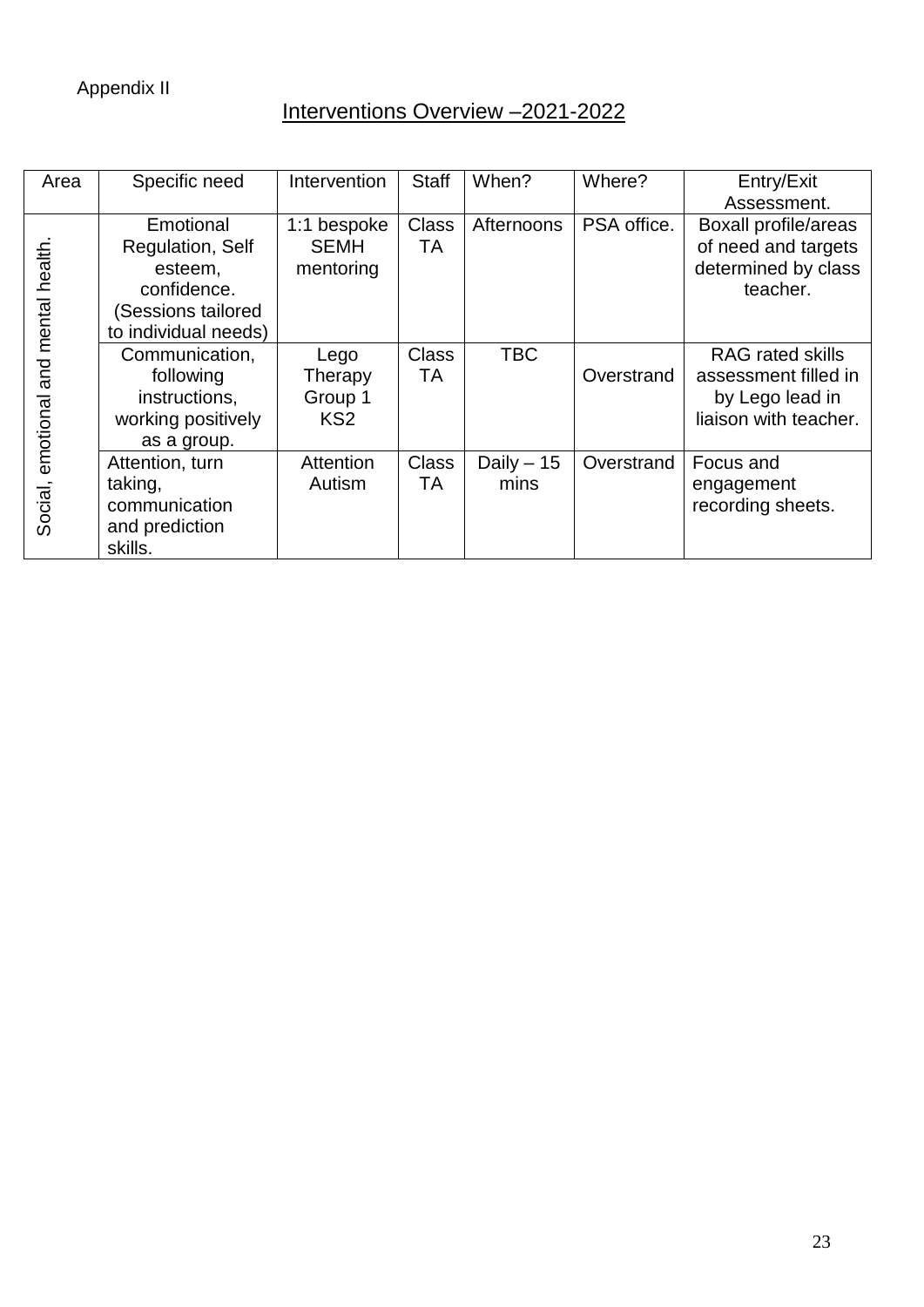# Interventions Overview –2020-2022

| Area                    | Specific need                                                                                              | Intervention                                            | <b>Staff</b>       | When?                    | Where?                          | Entry/Exit<br>Assessment.                                        |
|-------------------------|------------------------------------------------------------------------------------------------------------|---------------------------------------------------------|--------------------|--------------------------|---------------------------------|------------------------------------------------------------------|
| Sensory<br>Physical and | Sensory seeking<br>behaviours,<br>difficulties with<br>concentration,<br>attention. Gross<br>motor skills. | Sensory<br><b>Circuits</b><br>KS <sub>2</sub>           | <b>Class</b><br>TA | $Mon-Fri$<br>8:40-9:00   | School<br>Hall                  | Sensory<br>questionnaire filled<br>in by parents and<br>teacher. |
|                         | <b>Fine Motor</b><br>difficulties - hand<br>strength,<br>manipulation<br>difficulties.                     | <b>Fine Motor</b><br><b>skills</b><br><b>Activities</b> | <b>Class</b><br>TA | Determined<br>by teacher | In class.                       | <b>Fine Motor skills</b><br>assessment cards.                    |
|                         | Communication<br>and attention<br>difficulties.<br>Sensory<br>sensitivities.                               | <b>TACPAC</b>                                           | Class<br>TA        | 10 mins<br>daily         | Overstran<br>d<br>Classroo<br>m | Noted engagement<br>and responses to<br>each sensation.          |